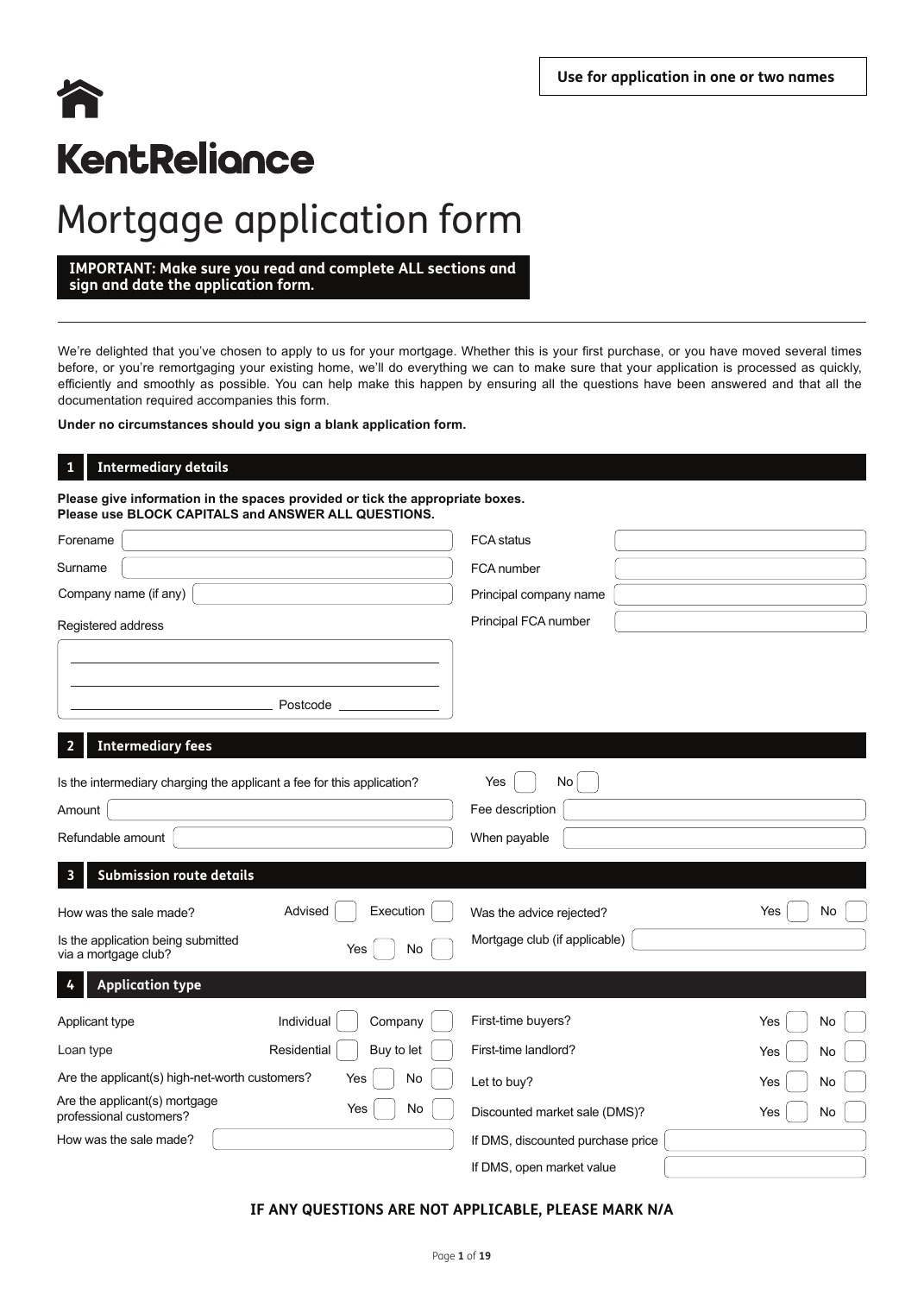| <b>Company details (if applicable)</b><br>5                             |                         |                                                                    |           |
|-------------------------------------------------------------------------|-------------------------|--------------------------------------------------------------------|-----------|
| Limited company/LLP name                                                |                         | Registered number                                                  |           |
| Company registered office address                                       |                         | Trading since<br>Correspondence address                            |           |
| Postcode                                                                |                         |                                                                    | Postcode  |
| <b>Shared ownership</b>                                                 | <b>YES</b><br><b>NO</b> |                                                                    |           |
| If purchased                                                            |                         |                                                                    |           |
| Housing association                                                     |                         | Percentage being purchased                                         |           |
| Rental/service charges                                                  |                         | Estimated value/<br>purchase price of share                        |           |
| If remortgage                                                           |                         |                                                                    |           |
| Housing association                                                     |                         | Total percentage to be owned                                       | $\%$      |
| Share currently owned                                                   |                         | New rent/service charge                                            |           |
| Purchasing an additional share?                                         | Yes<br>No               | Cost of additional purchase                                        |           |
| Percentage being purchased                                              | $\%$                    |                                                                    |           |
| <b>Consumer buy to let verification</b>                                 |                         |                                                                    |           |
| Is the loan to fund the purchase of a property?                         | Yes<br>No               | Do any of the applicant(s) currently own<br>buy to let properties? | Yes<br>No |
| Has any applicant(s) or immediate family ever lived<br>in the property? | Yes<br>No               | Did the applicant(s) inherit the property?                         | Yes<br>No |

If the application is for a consumer buy to let, by submitting this application, you are confirming you have the required permissions.

Please note if the required permissions aren't held for consumer buy to let, the application will be cancelled at full application submission.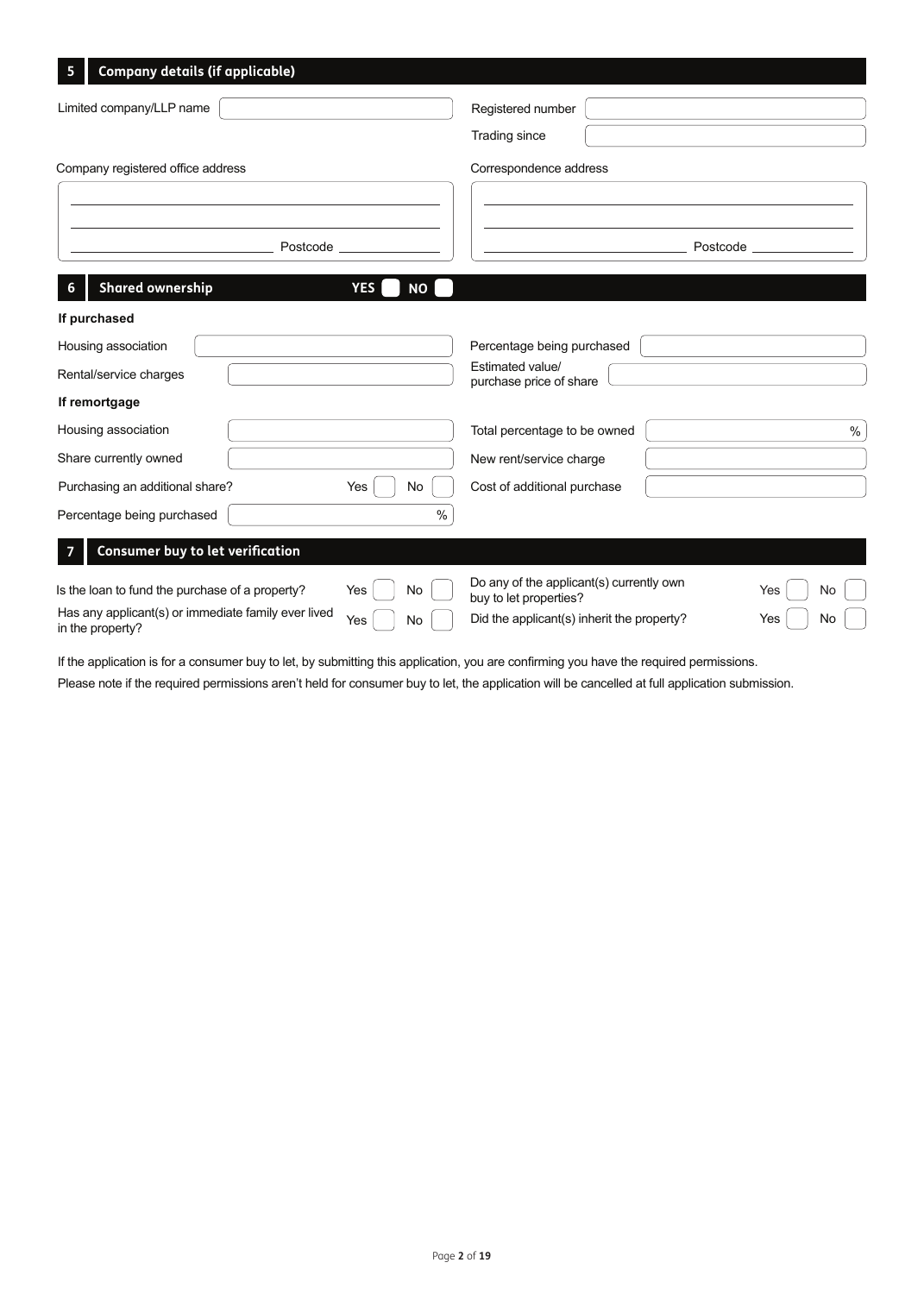## **8 Loan details**

| Loan purpose (purchase/remortgage)                | Estimated value/purchase price      |  |
|---------------------------------------------------|-------------------------------------|--|
| Loan amount                                       | Repayment type (C&I/IO/P&P)         |  |
| Loan term (years)                                 | Interest only amount (If IO or P&P) |  |
| If buy to let, estimated monthly<br>rental income |                                     |  |

| Repayment strategy summary (select all that apply)                                                                          |              |                        |                     |                          |                 |  |
|-----------------------------------------------------------------------------------------------------------------------------|--------------|------------------------|---------------------|--------------------------|-----------------|--|
|                                                                                                                             | $\checkmark$ | Equity in the property | Repayment plan cost | Repayment plan frequency | Projected value |  |
| Sale of security property                                                                                                   |              |                        |                     |                          |                 |  |
| Sale of other UK residential property                                                                                       |              |                        |                     |                          |                 |  |
| Endowment                                                                                                                   |              |                        |                     |                          |                 |  |
| Pension                                                                                                                     |              |                        |                     |                          |                 |  |
| Savings                                                                                                                     |              |                        |                     |                          |                 |  |
| UK stocks and shares                                                                                                        |              |                        |                     |                          |                 |  |
| Unit trust/OEICs                                                                                                            |              |                        |                     |                          |                 |  |
| Premium bonds                                                                                                               |              |                        |                     |                          |                 |  |
| Source of deposit                                                                                                           |              |                        |                     | <b>Amount</b>            |                 |  |
| Equity from sale/remortgage of other property                                                                               |              |                        |                     |                          |                 |  |
| Savings                                                                                                                     |              |                        |                     |                          |                 |  |
| Builder gifted                                                                                                              |              |                        |                     |                          |                 |  |
| Family gifted                                                                                                               |              |                        |                     |                          |                 |  |
| Inter-family sale                                                                                                           |              |                        |                     |                          |                 |  |
| Second charge                                                                                                               |              |                        |                     |                          |                 |  |
| Vendor gifted                                                                                                               |              |                        |                     |                          |                 |  |
| Additional borrowing                                                                                                        |              |                        |                     |                          |                 |  |
| <b>Purpose of additional borrowing</b>                                                                                      |              |                        |                     |                          |                 |  |
|                                                                                                                             |              | Reason                 |                     | Amount                   |                 |  |
| 1.                                                                                                                          |              |                        |                     |                          |                 |  |
| 2.                                                                                                                          |              |                        |                     |                          |                 |  |
| 3.                                                                                                                          |              |                        |                     |                          |                 |  |
| 4.                                                                                                                          |              |                        |                     |                          |                 |  |
| 5.                                                                                                                          |              |                        |                     |                          |                 |  |
| <b>Applicants details</b>                                                                                                   |              |                        |                     |                          |                 |  |
| Number of applicants (1/2/3/4)                                                                                              |              |                        |                     |                          |                 |  |
| Is there a guarantor? (Yes/No)<br>(If YES, please also complete the separate Mortgage Application Form - Guarantor Details) |              |                        |                     |                          |                 |  |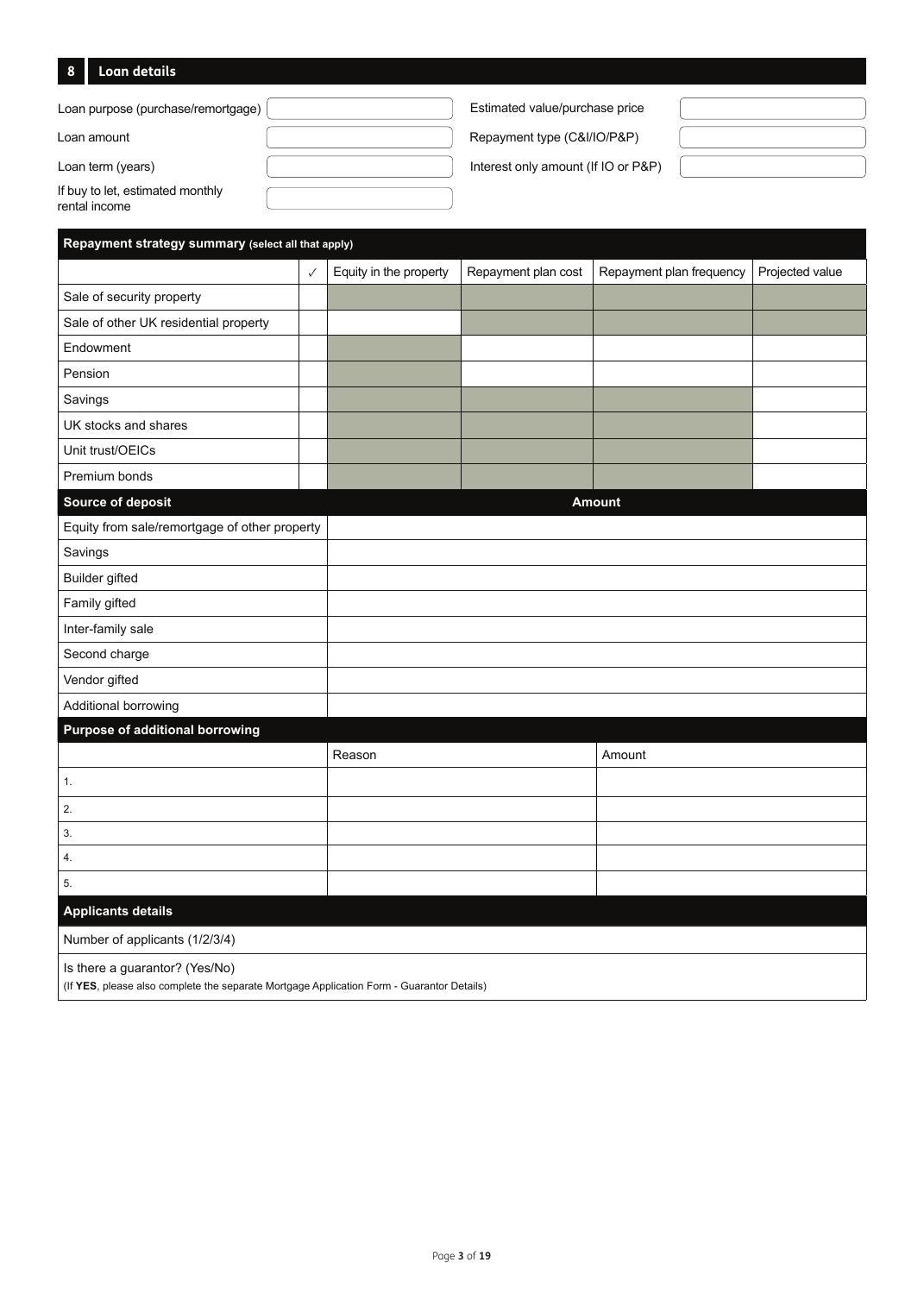## **9 Personal details**

| 1st Applicant                                                                          | 2nd Applicant                                                                         |
|----------------------------------------------------------------------------------------|---------------------------------------------------------------------------------------|
| Title $(\checkmark)$ Mr<br><b>Miss</b><br>Other<br>Ms<br>1.<br>Mrs                     | Title $(\checkmark)$ Mr<br>Other<br><b>Miss</b><br>Ms<br>1.<br>Mrs                    |
| 2.<br>First name                                                                       | 2.<br>First name                                                                      |
| 3.<br>Middle name(s)                                                                   | 3.<br>Middle name(s)                                                                  |
| Surname<br>4.                                                                          | Surname<br>4.                                                                         |
| 5.<br>Date of birth<br>D<br>$\left\  \text{V} \right\ $<br>$\mathbb{M}$<br>Y<br>Υ<br>D | $\mathbb D$<br>5.<br>Date of birth<br>$\Box$<br>$\mathbb N$<br>$\mathbb N$<br>Y       |
| 6.<br>Estimated retirement age                                                         | 6.<br>Estimated retirement age                                                        |
| 7.<br>Nationality                                                                      | Nationality<br>7.                                                                     |
| Permanent right to reside in the UK?<br>No<br>8.<br>Yes                                | 8.<br>Permanent right to reside in the UK?<br>Yes<br>No                               |
| Length of residency<br>9.<br>From birth<br>Years<br>Months                             | 9.<br>Length of residency<br>Months<br>From birth<br>Years                            |
| Diplomatic immunity?<br>10.<br>Yes<br>No                                               | 10. Diplomatic immunity?<br>Yes<br>No                                                 |
| 11. Marital status                                                                     | <b>Marital status</b><br>11.                                                          |
| 12. Paid in sterling?<br>No<br>Yes                                                     | No<br>12. Paid in sterling?<br>Yes                                                    |
| 13. UK tax payer only?<br>No<br>Yes                                                    | 13. UK tax payer only?<br>Yes<br>No                                                   |
| 14. Existing OneSavings Bank<br>Yes<br>No<br>mortgage customer?                        | 14. Existing OneSavings Bank<br>No<br>Yes<br>mortgage customer?                       |
| 15. OneSavings Bank brand                                                              | 15. OneSavings Bank brand                                                             |
| 16. Existing OneSavings mortgage<br>account numbers                                    | 16. Existing OneSavings mortgage<br>account numbers                                   |
| 17. Has the applicant been known by<br>Yes<br>No<br>another name in the last 6 years?  | 17. Has the applicant been known by<br>Yes<br>No<br>another name in the last 6 years? |
| 18. Title                                                                              | 18. Title                                                                             |
| 19. First name                                                                         | 19. First name                                                                        |
| 20. Middle name(s)                                                                     | 20. Middle name(s)                                                                    |
| 21. Surname                                                                            | 21. Surname                                                                           |
| 22. Home tel                                                                           | 22. Home tel                                                                          |
| 23. Work tel                                                                           | 23. Work tel                                                                          |
| 24. Mobile                                                                             | 24. Mobile                                                                            |
| Email address<br>25.                                                                   | 25. Email address                                                                     |
| 26. Preferred contact method                                                           | 26. Preferred contact method                                                          |
| National Insurance number<br>$2\ell$ .                                                 | 27. National Insurance number                                                         |
| 28. Relationship to other borrower(s)                                                  | 28. Relationship to other borrower(s)                                                 |
| Company association (if limited company buy to let)                                    | Company association (if limited company buy to let)                                   |
| 29. Role within company                                                                | 29. Role within company                                                               |
| %<br>30. Percentage shareholding                                                       | 30. Percentage shareholding<br>%                                                      |
| 31. Primary contact<br>Yes<br>No                                                       | 31. Primary contact<br>No<br>Yes                                                      |
| 32. Correspondence address (if let to buy)                                             | 32. Correspondence address (if let to buy)                                            |
|                                                                                        |                                                                                       |
| Postcode                                                                               | Postcode                                                                              |
| 33. Time at address<br>M<br>M<br>from                                                  | 33. Time at address<br>M<br>M<br>from                                                 |
| Have you ever had a UK address?<br>Yes<br>No                                           | Have you ever had a UK address?<br>Yes<br>No                                          |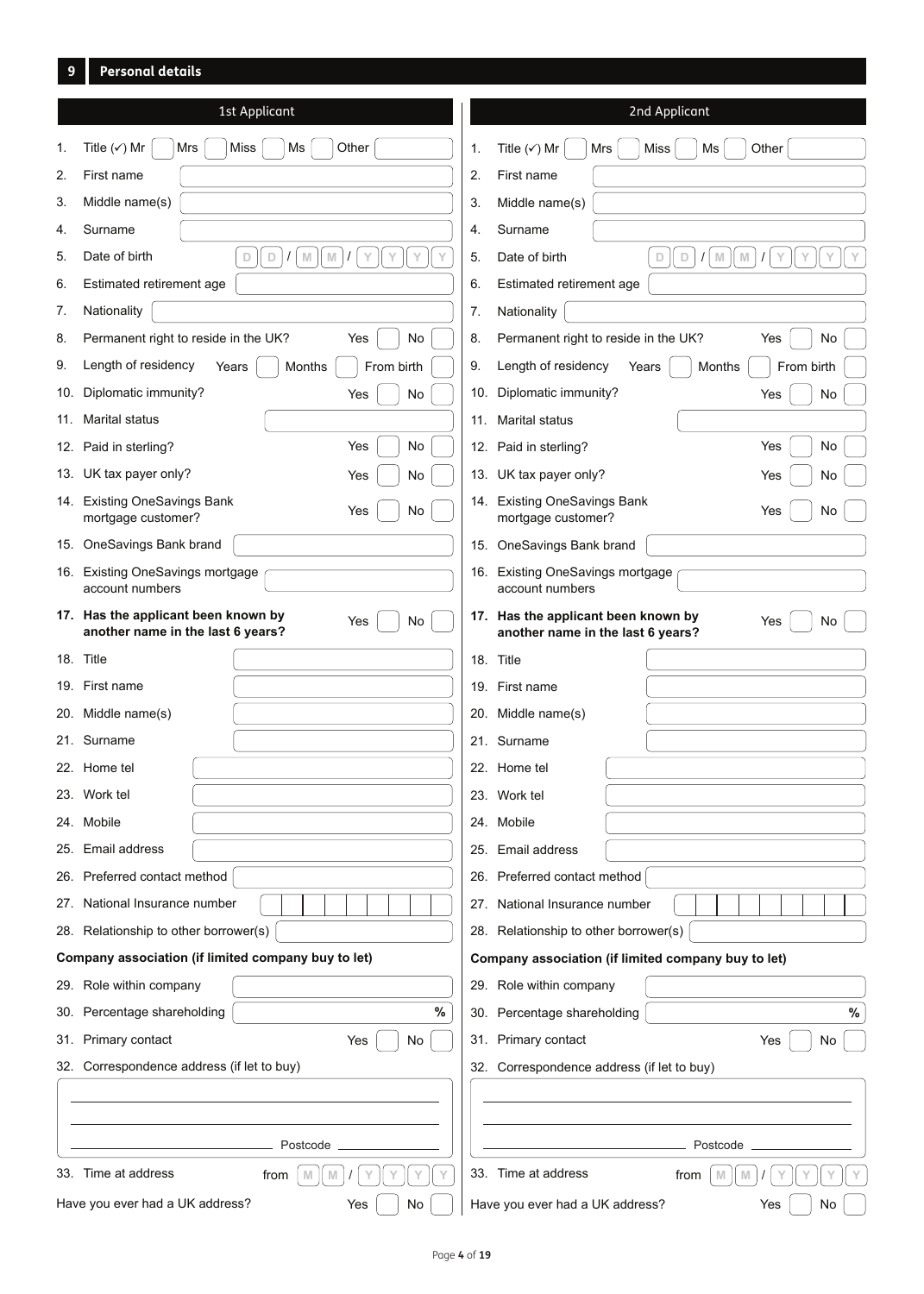| <b>Personal details</b>                                                                   |                                                                                           |
|-------------------------------------------------------------------------------------------|-------------------------------------------------------------------------------------------|
| 1st Applicant                                                                             | 2nd Applicant                                                                             |
| <b>Current residential address</b>                                                        | <b>Current residential address</b>                                                        |
| 34. Address                                                                               | 34. Address                                                                               |
|                                                                                           |                                                                                           |
| Postcode.                                                                                 | Postcode _                                                                                |
| 35. Residential status                                                                    | 35. Residential status                                                                    |
| from<br>$\mathbb N$<br>36. Time at address<br>M                                           | 36. Time at address<br>from<br>$\mathbb M$<br>M                                           |
| Previous residential address(es)<br>(if less than 3 years at current residential address) | Previous residential address(es)<br>(if less than 3 years at current residential address) |
| <b>Address</b>                                                                            | Address                                                                                   |
|                                                                                           |                                                                                           |
|                                                                                           |                                                                                           |
| Postcode.                                                                                 | Postcode _                                                                                |
| 37. Residential status                                                                    | 37. Residential status                                                                    |
| 38. Time at address                                                                       | 38. Time at address                                                                       |
| from $\vert$ M<br>M<br>to<br>$\mathbb N$<br>M                                             | from M<br>$\mathbb N$<br>M<br>M<br>to                                                     |
| 39. Address                                                                               | 39. Address                                                                               |
|                                                                                           |                                                                                           |
|                                                                                           |                                                                                           |
| Postcode _                                                                                | Postcode _                                                                                |
| 40. Residential status                                                                    | 40. Residential status                                                                    |
| M<br>from<br>to<br>M<br>M                                                                 | from<br>M<br>M<br>M<br>to<br>M                                                            |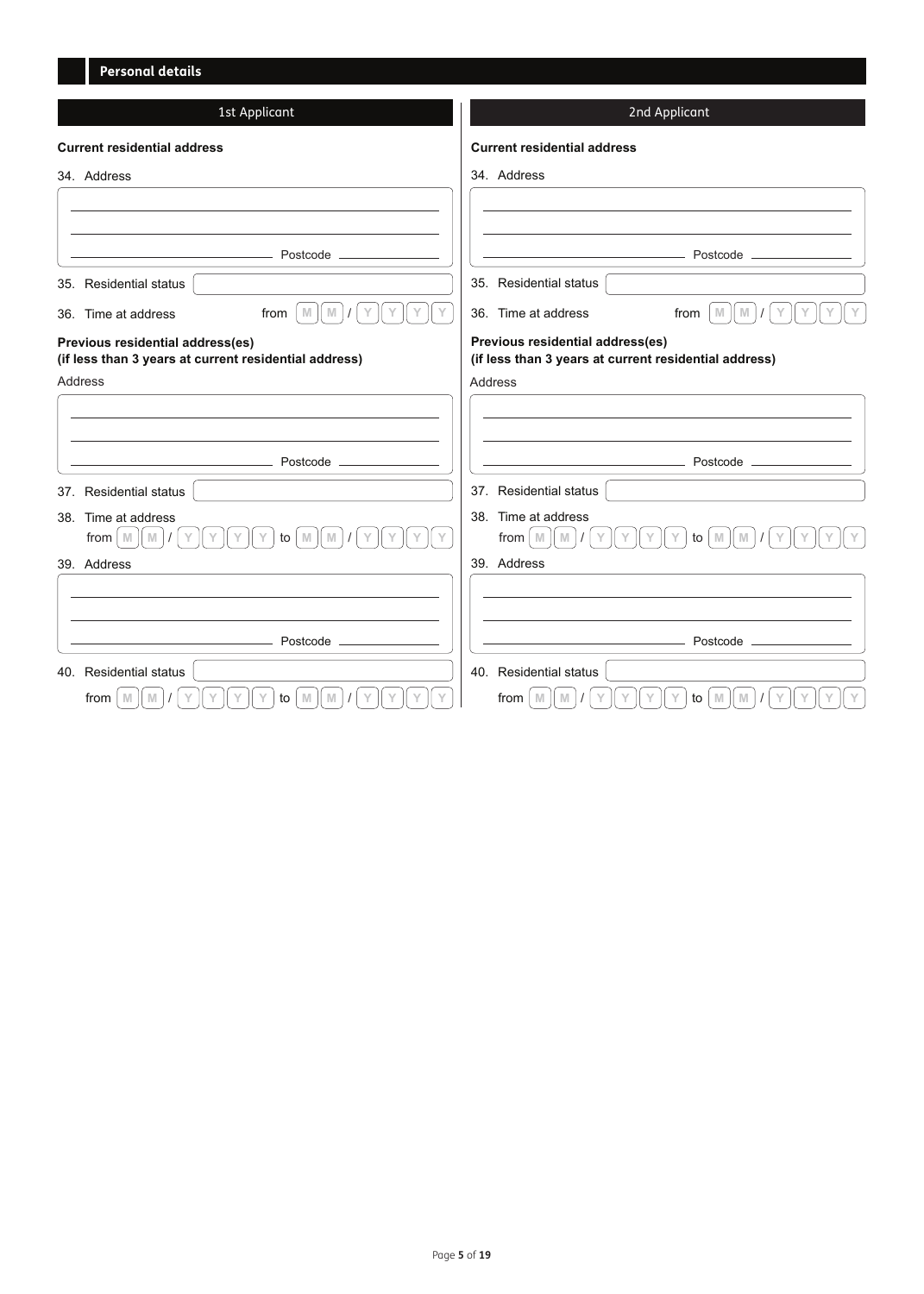#### **Employment details 10**

|     | Primary employment/fixed-term contract details                                                   |               |    |                                                                                                  |               |          |     |    |  |
|-----|--------------------------------------------------------------------------------------------------|---------------|----|--------------------------------------------------------------------------------------------------|---------------|----------|-----|----|--|
|     |                                                                                                  | 1st Applicant |    |                                                                                                  | 2nd Applicant |          |     |    |  |
|     | 41. More than 25% share owner?                                                                   | Yes           | No | 41. More than 25% share owner?                                                                   |               |          | Yes | No |  |
|     | 42. Has the applicant been in their current<br>employment for less than 12 months?               | Yes           | No | 42. Has the applicant been in their current<br>employment for less than 12 months?               |               |          | Yes | No |  |
|     | 43. Occupation/job title                                                                         |               |    | 43. Occupation/job title                                                                         |               |          |     |    |  |
|     | 44. Full time?                                                                                   | Yes           | No | 44. Full time?                                                                                   |               |          | Yes | No |  |
| 45. | Company name                                                                                     |               |    | 45. Company name                                                                                 |               |          |     |    |  |
|     | 46. Company address                                                                              |               |    | 46. Company address                                                                              |               |          |     |    |  |
|     |                                                                                                  |               |    |                                                                                                  |               |          |     |    |  |
|     |                                                                                                  | Postcode      |    |                                                                                                  |               | Postcode |     |    |  |
|     | 47. Company industry                                                                             |               |    | 47. Company industry                                                                             |               |          |     |    |  |
| 48. | Company tel                                                                                      |               |    | 48. Company tel                                                                                  |               |          |     |    |  |
| 49. | Employed since                                                                                   | M<br>M        | Υ  | 49. Employed since                                                                               |               | M<br>M   |     |    |  |
|     | 50. Employed by a family member?                                                                 | Yes           | No | 50. Employed by a family member?                                                                 |               |          | Yes | No |  |
| 51. | Is the employment permanent?                                                                     | Yes           | No | 51. Is the employment permanent?                                                                 |               |          | Yes | No |  |
|     | 52. On probation?                                                                                | Yes           | No | 52. On probation?                                                                                |               |          | Yes | No |  |
|     | For fixed-term contracts                                                                         |               |    | For fixed-term contracts                                                                         |               |          |     |    |  |
|     | 53. Start date of contract                                                                       | M             |    | 53. Start date of contract                                                                       |               | M        |     |    |  |
|     | 54. End date of contract                                                                         | M<br>M        |    | 54. End date of contract                                                                         |               | M<br>M   |     |    |  |
|     | 55. Has the contract previously been renewed?                                                    | Yes           | No | 55. Has the contract previously been renewed?                                                    |               |          | Yes | No |  |
| 56. | Will the contract be renewed?                                                                    | Yes           | No | 56. Will the contract be renewed?                                                                |               |          | Yes | No |  |
|     | 57. Basic income                                                                                 |               |    | 57. Basic income                                                                                 |               |          |     |    |  |
|     | 58. Car allowance                                                                                |               |    | 58. Car allowance                                                                                |               |          |     |    |  |
|     | 59. Other allowances                                                                             |               |    | 59. Other allowances                                                                             |               |          |     |    |  |
|     | 60. Bonus                                                                                        |               |    | 60. Bonus                                                                                        |               |          |     |    |  |
|     | 61. Commission                                                                                   |               |    | 61. Commission                                                                                   |               |          |     |    |  |
|     | 62. Overtime                                                                                     |               |    | 62. Overtime                                                                                     |               |          |     |    |  |
|     | 63. Please provide details of the bonus/commission remuneration<br>received in the last 3 years. |               |    | 63. Please provide details of the bonus/commission remuneration<br>received in the last 3 years. |               |          |     |    |  |
|     |                                                                                                  |               |    |                                                                                                  |               |          |     |    |  |
|     |                                                                                                  |               |    |                                                                                                  |               |          |     |    |  |
|     |                                                                                                  |               |    |                                                                                                  |               |          |     |    |  |
|     |                                                                                                  |               |    |                                                                                                  |               |          |     |    |  |
|     |                                                                                                  |               |    |                                                                                                  |               |          |     |    |  |
|     | 64. Other income from this employment                                                            |               |    | 64. Other income from this employment                                                            |               |          |     |    |  |
|     | 65. Does the applicant have any<br>deductions from their salary?                                 | Yes           | No | 65. Does the applicant have any<br>deductions from their salary?                                 |               |          | Yes | No |  |
|     | 66. Source of deductions                                                                         |               |    | 66. Source of deductions                                                                         |               |          |     |    |  |
|     | 67. Deductions monthly amount                                                                    |               |    | 67. Deductions monthly amount                                                                    |               |          |     |    |  |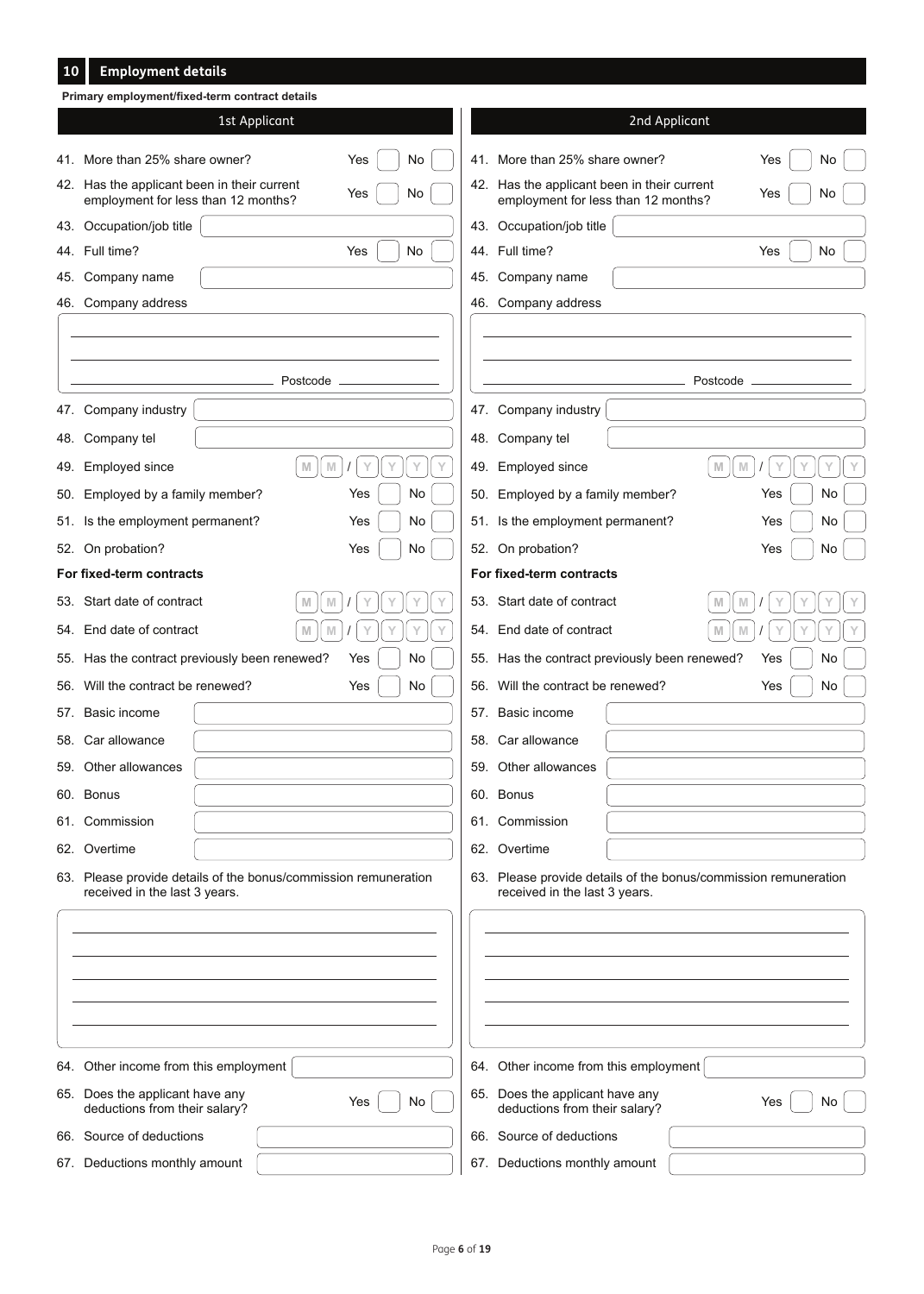## **Employment details**

|     | Secondary employment/fixed-term contract details (if applicable)                                 |                  |     |                                                                                    |                                                                 |     |    |  |
|-----|--------------------------------------------------------------------------------------------------|------------------|-----|------------------------------------------------------------------------------------|-----------------------------------------------------------------|-----|----|--|
|     | 1st Applicant                                                                                    |                  |     |                                                                                    | 2nd Applicant                                                   |     |    |  |
| 68. | More than 25% share owner?                                                                       | Yes<br>No        |     | 68. More than 25% share owner?                                                     |                                                                 | Yes | No |  |
|     | 69. Has the applicant been in their current<br>employment for less than 12 months?               | Yes<br>No        |     | 69. Has the applicant been in their current<br>employment for less than 12 months? |                                                                 | Yes | No |  |
|     | 70. Occupation/job title                                                                         |                  |     | 70. Occupation/job title                                                           |                                                                 |     |    |  |
|     | 71. Full time?                                                                                   | No<br>Yes        |     | 71. Full time?                                                                     |                                                                 | Yes | No |  |
| 72. | Company name                                                                                     |                  |     | 72. Company name                                                                   |                                                                 |     |    |  |
| 73. | Company address                                                                                  |                  |     | 73. Company address                                                                |                                                                 |     |    |  |
|     |                                                                                                  |                  |     |                                                                                    |                                                                 |     |    |  |
|     | Postcode                                                                                         |                  |     |                                                                                    | Postcode                                                        |     |    |  |
|     | 74. Company industry                                                                             |                  |     | 74. Company industry                                                               |                                                                 |     |    |  |
|     |                                                                                                  |                  |     |                                                                                    |                                                                 |     |    |  |
| 75. | Company tel                                                                                      |                  |     | 75. Company tel                                                                    |                                                                 |     |    |  |
| 76. | Employed since<br>M                                                                              | $\mathbb N$<br>Υ | 76. | Employed since                                                                     | $\mathbb{M}$<br>M                                               |     |    |  |
| 77. | Employed by a family member?                                                                     | No<br>Yes        | 77. | Employed by a family member?                                                       |                                                                 | Yes | No |  |
|     | 78. Is the employment permanent?                                                                 | No<br>Yes        |     | 78. Is the employment permanent?                                                   |                                                                 | Yes | No |  |
|     | 79. On probation?                                                                                | Yes<br>No        |     | 79. On probation?                                                                  |                                                                 | Yes | No |  |
|     | For fixed-term contracts                                                                         |                  |     | For fixed-term contracts                                                           |                                                                 |     |    |  |
|     | 80. Start date of contract                                                                       | M                |     | 80. Start date of contract                                                         | M                                                               |     |    |  |
|     | 81. End date of contract                                                                         | M                |     | 81. End date of contract                                                           | M                                                               |     |    |  |
|     | 82. Has the contract previously been renewed?                                                    | Yes<br>No        |     | 82. Has the contract previously been renewed?                                      |                                                                 | Yes | No |  |
| 83. | Will the contract be renewed?                                                                    | No<br>Yes        |     | 83. Will the contract be renewed?                                                  |                                                                 | Yes | No |  |
|     | 84. Basic income                                                                                 |                  |     | 84. Basic income                                                                   |                                                                 |     |    |  |
|     | 85. Car allowance                                                                                |                  |     | 85. Car allowance                                                                  |                                                                 |     |    |  |
|     | 86. Other allowances                                                                             |                  |     | 86. Other allowances                                                               |                                                                 |     |    |  |
|     | 87. Bonus                                                                                        |                  |     | 87. Bonus                                                                          |                                                                 |     |    |  |
|     | 88. Commission                                                                                   |                  |     | 88. Commission                                                                     |                                                                 |     |    |  |
|     | 89. Overtime                                                                                     |                  |     | 89. Overtime                                                                       |                                                                 |     |    |  |
|     | 90. Please provide details of the bonus/commission remuneration<br>received in the last 3 years. |                  |     | received in the last 3 years.                                                      | 90. Please provide details of the bonus/commission remuneration |     |    |  |
|     |                                                                                                  |                  |     |                                                                                    |                                                                 |     |    |  |
|     |                                                                                                  |                  |     |                                                                                    |                                                                 |     |    |  |
|     |                                                                                                  |                  |     |                                                                                    |                                                                 |     |    |  |
|     |                                                                                                  |                  |     |                                                                                    |                                                                 |     |    |  |
|     |                                                                                                  |                  |     |                                                                                    |                                                                 |     |    |  |
|     |                                                                                                  |                  |     |                                                                                    |                                                                 |     |    |  |
|     | 91. Other income from this employment                                                            |                  |     | 91. Other income from this employment                                              |                                                                 |     |    |  |
|     | 92. Does the applicant have any<br>deductions from their salary?                                 | No<br>Yes        |     | 92. Does the applicant have any<br>deductions from their salary?                   |                                                                 | Yes | No |  |
|     | 93. Source of deductions                                                                         |                  |     | 93. Source of deductions                                                           |                                                                 |     |    |  |
|     | 94. Deductions monthly amount                                                                    |                  |     | 94. Deductions monthly amount                                                      |                                                                 |     |    |  |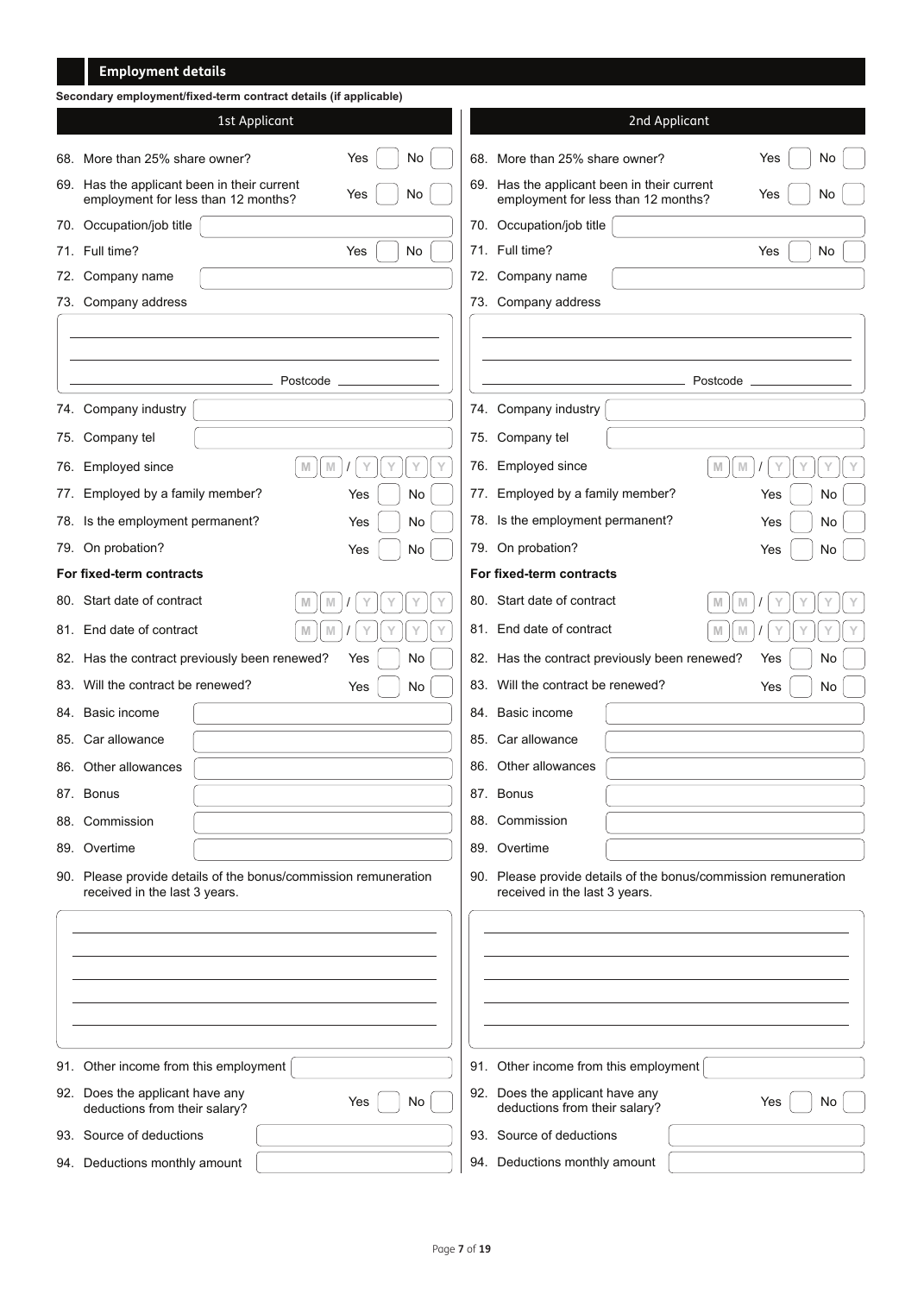| <b>Employment details</b>                                        |                                                               |
|------------------------------------------------------------------|---------------------------------------------------------------|
| <b>Primary self-employment</b>                                   |                                                               |
| 1st Applicant                                                    | 2nd Applicant                                                 |
| Occupation/job title<br>95.                                      | Occupation/job title<br>95.                                   |
| Yes<br>No<br>96. Full time?                                      | No<br>Yes<br>96. Full time?                                   |
| 97. Name of business                                             | 97. Name of business                                          |
| 98. Business address                                             | 98. Business address                                          |
|                                                                  |                                                               |
|                                                                  |                                                               |
| Postcode                                                         | Postcode                                                      |
| 99. Business industry                                            | 99. Business industry                                         |
| ${\mathbb M}$<br>$\mathbb N$<br>Υ<br>100. Date commenced trading | $\mathbb N$<br>100. Date commenced trading<br>$\mathbb N$     |
| 101. Percentage of business owned                                | 101. Percentage of business owned                             |
| Please provide details of your earned income from the company    | Please provide details of your earned income from the company |
| for the last 3 years with the most recent year first.            | for the last 3 years with the most recent year first.         |
| Year 1 (most recent)                                             | Year 1 (most recent)                                          |
| 102. Basic income                                                | 102. Basic income                                             |
| 103. Dividends/distribution                                      | 103. Dividends/distribution                                   |
| 104. Director Ioans                                              | 104. Director loans                                           |
| 105. Retained earnings                                           | 105. Retained earnings                                        |
| 106. Year ending<br>${\mathbb N}$<br>M                           | 106. Year ending<br>$\mathbb N$<br>M                          |
| Year <sub>2</sub>                                                | Year <sub>2</sub>                                             |
| 107. Basic income                                                | 107. Basic income                                             |
| 108. Dividends/distribution                                      | 108. Dividends/distribution                                   |
| 109. Director Ioans                                              | 109. Director Ioans                                           |
| 110. Retained earnings                                           | 110. Retained earnings                                        |
| 111. Year ending<br>${\mathbb M}$<br>Y<br>M                      | 111. Year ending<br>$\mathbbmss{M}$<br>$\mathbb N$            |
| Year <sub>3</sub>                                                | Year 3                                                        |
| 112. Basic income                                                | 112. Basic income                                             |
| 113. Dividends/distribution                                      | 113. Dividends/distribution                                   |
| 114. Director loans                                              | 114. Director loans                                           |
| 115. Retained earnings                                           | 115. Retained earnings                                        |
| M<br>116. Year ending<br>M                                       | $\mathbb N$<br>M<br>116. Year ending                          |
|                                                                  |                                                               |
|                                                                  |                                                               |
| No<br>117. Accountant used to prepare accounts?<br>Yes           | No<br>117. Accountant used to prepare accounts?<br>Yes        |
| 118. Accountant company                                          | 118. Accountant company                                       |
| 119. Accountant name                                             | 119. Accountant name                                          |
| 120. Qualifications                                              | 120. Qualifications                                           |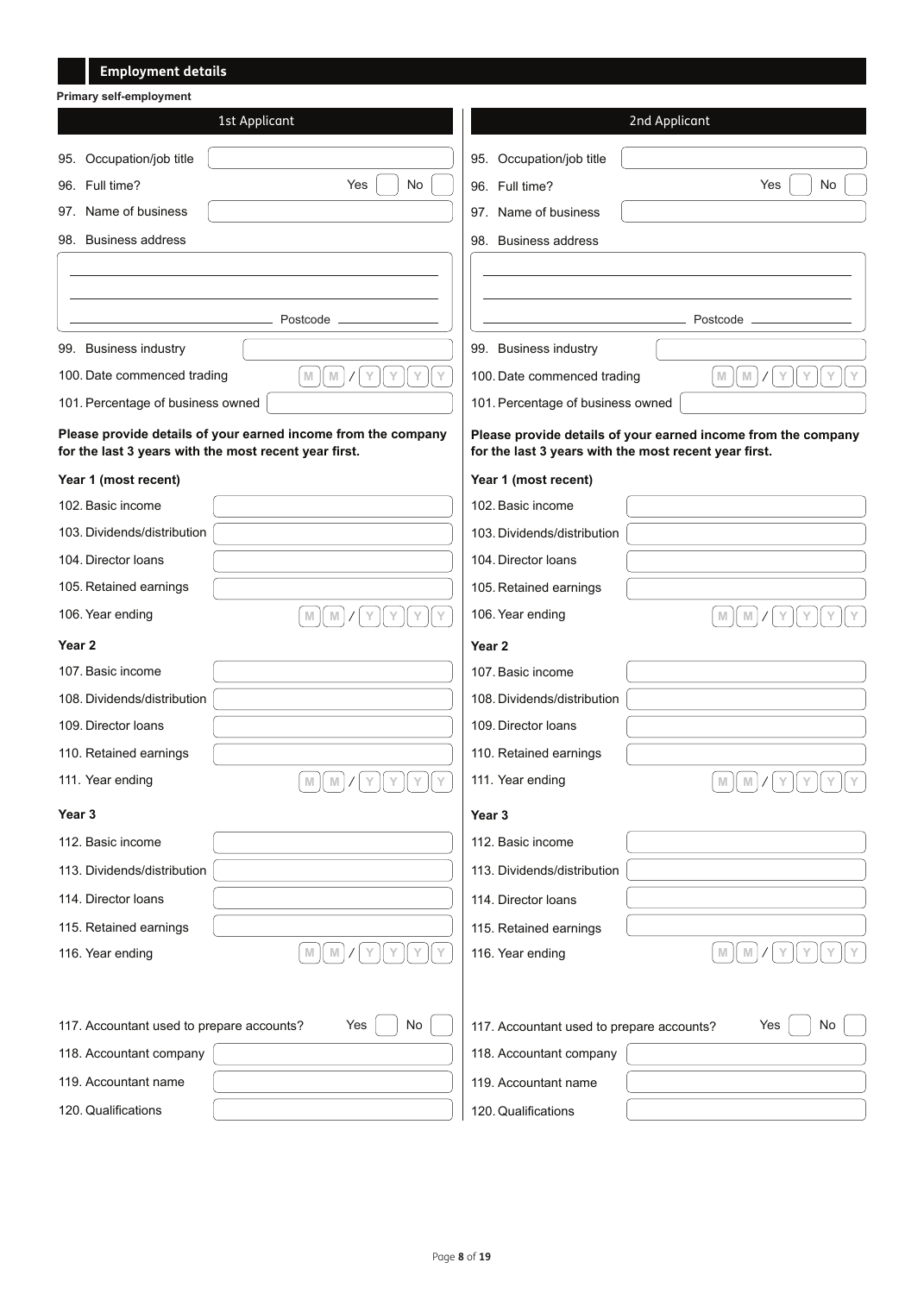| <b>Employment details</b>                                                                               |                                                                                                         |
|---------------------------------------------------------------------------------------------------------|---------------------------------------------------------------------------------------------------------|
| Primary self-employment - continued                                                                     |                                                                                                         |
| 1st Applicant                                                                                           | 2nd Applicant                                                                                           |
| 121. How long has accountant acted for applicant?                                                       | 121. How long has accountant acted for applicant?                                                       |
| 122. Accountant address                                                                                 | 122. Accountant address                                                                                 |
|                                                                                                         |                                                                                                         |
|                                                                                                         |                                                                                                         |
| Postcode _______                                                                                        | Postcode _________                                                                                      |
|                                                                                                         |                                                                                                         |
| <b>Other income</b>                                                                                     |                                                                                                         |
|                                                                                                         |                                                                                                         |
| 1st Applicant                                                                                           | 2nd Applicant                                                                                           |
| 123. Does the applicant have any other<br>Yes<br>No<br>sources of income?                               | 123. Does the applicant have any other<br>Yes<br>No.<br>sources of income?                              |
| 124. Type                                                                                               | 124. Type                                                                                               |
| 125. Annual amount                                                                                      | 125. Annual amount                                                                                      |
| 126. Frequency                                                                                          | 126. Frequency                                                                                          |
| <b>Future income</b>                                                                                    | <b>Future income</b>                                                                                    |
| 127. Will the required loan term take the applicant Yes<br>No<br>beyond their estimated retirement age? | 127. Will the required loan term take the applicant Yes<br>No<br>beyond their estimated retirement age? |
| 128. If YES, future income                                                                              | 128. If YES, future income                                                                              |
| 129. Annual amount                                                                                      | 129. Annual amount                                                                                      |
| 130. Frequency                                                                                          | 130. Frequency                                                                                          |

131. Is the applicant aware of any changes in income and expenditure that are likely to affect the ability to meet mortgage payments? Yes No Yes No

|  |  |  | If YES, please provide details |  |
|--|--|--|--------------------------------|--|
|--|--|--|--------------------------------|--|

| affect the ability to meet mortgage payments? | affect the ability to meet mortgage payments? |
|-----------------------------------------------|-----------------------------------------------|
| f YES, please provide details                 | If YES, please provide details                |
|                                               |                                               |
|                                               |                                               |
|                                               |                                               |
|                                               |                                               |
|                                               |                                               |
|                                               |                                               |
|                                               |                                               |
|                                               |                                               |

131. Is the applicant aware of any changes in income and expenditure that are likely to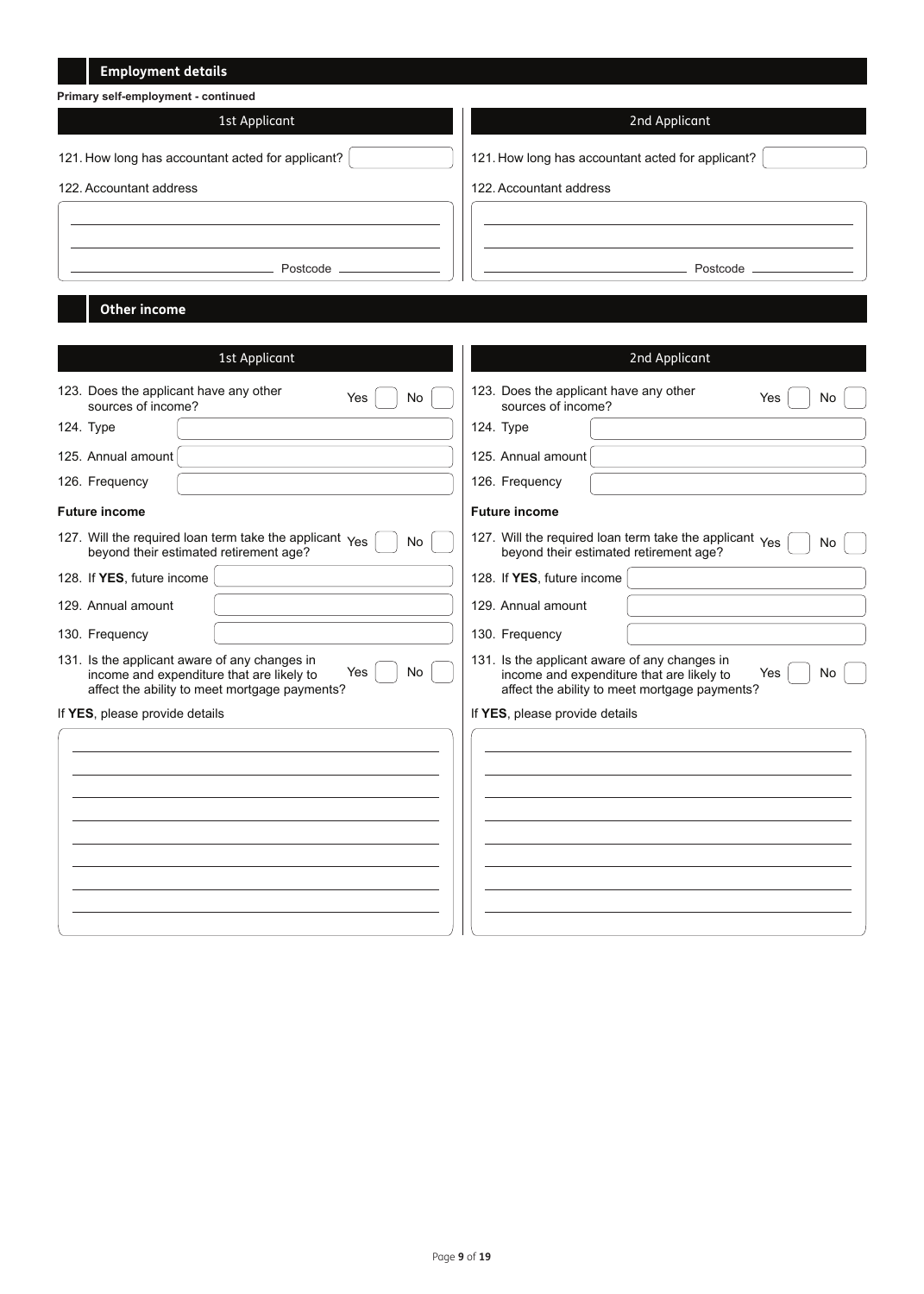| Previous employment details<br><u>11</u>        |                                  |                                    |                                   |
|-------------------------------------------------|----------------------------------|------------------------------------|-----------------------------------|
| Previous employment/fixed-term contract details |                                  |                                    |                                   |
|                                                 | 1st Applicant                    |                                    | 2nd Applicant                     |
| 132. Occupation/job title                       |                                  | 132. Occupation/job title          |                                   |
| 133. Full time?                                 | Yes<br>No                        | 133. Full time?                    | Yes<br>No                         |
| 134. Company name                               |                                  | 134. Company name                  |                                   |
| 135. Company address                            |                                  | 135. Company address               |                                   |
|                                                 |                                  |                                    |                                   |
|                                                 | Postcode                         |                                    | Postcode                          |
| 136. Company industry                           |                                  | 136. Company industry              |                                   |
| 137. Employed                                   |                                  | 137. Employed                      |                                   |
| from<br>M                                       | to                               | from<br>M                          | to                                |
| Previous employment details                     |                                  |                                    |                                   |
| Previous self-employed details                  |                                  |                                    |                                   |
|                                                 | 1st Applicant                    |                                    | 2nd Applicant                     |
| 138. Occupation/job title                       |                                  | 138. Occupation/job title          |                                   |
| 139. Full time?                                 | Yes<br>No                        | 139. Full time?                    | Yes<br>$\mathsf{No}$              |
| 140. Name of business                           |                                  | 140. Name of business              |                                   |
| 141. Business address                           |                                  | 141. Business address              |                                   |
|                                                 |                                  |                                    |                                   |
|                                                 |                                  |                                    |                                   |
|                                                 | Postcode                         |                                    | Postcode                          |
| 142. Business industry                          |                                  | 142. Business industry             |                                   |
| 143. Date commenced trading                     |                                  | 143. Date commenced trading        |                                   |
| $\mathbb N$<br>from<br>$\mathbb N$              | $\mathbb N$<br>$\mathbb N$<br>to | $\mathbb N$<br>from<br>$\mathbb N$ | $\mathbb N$<br>$\mathbb{M}$<br>to |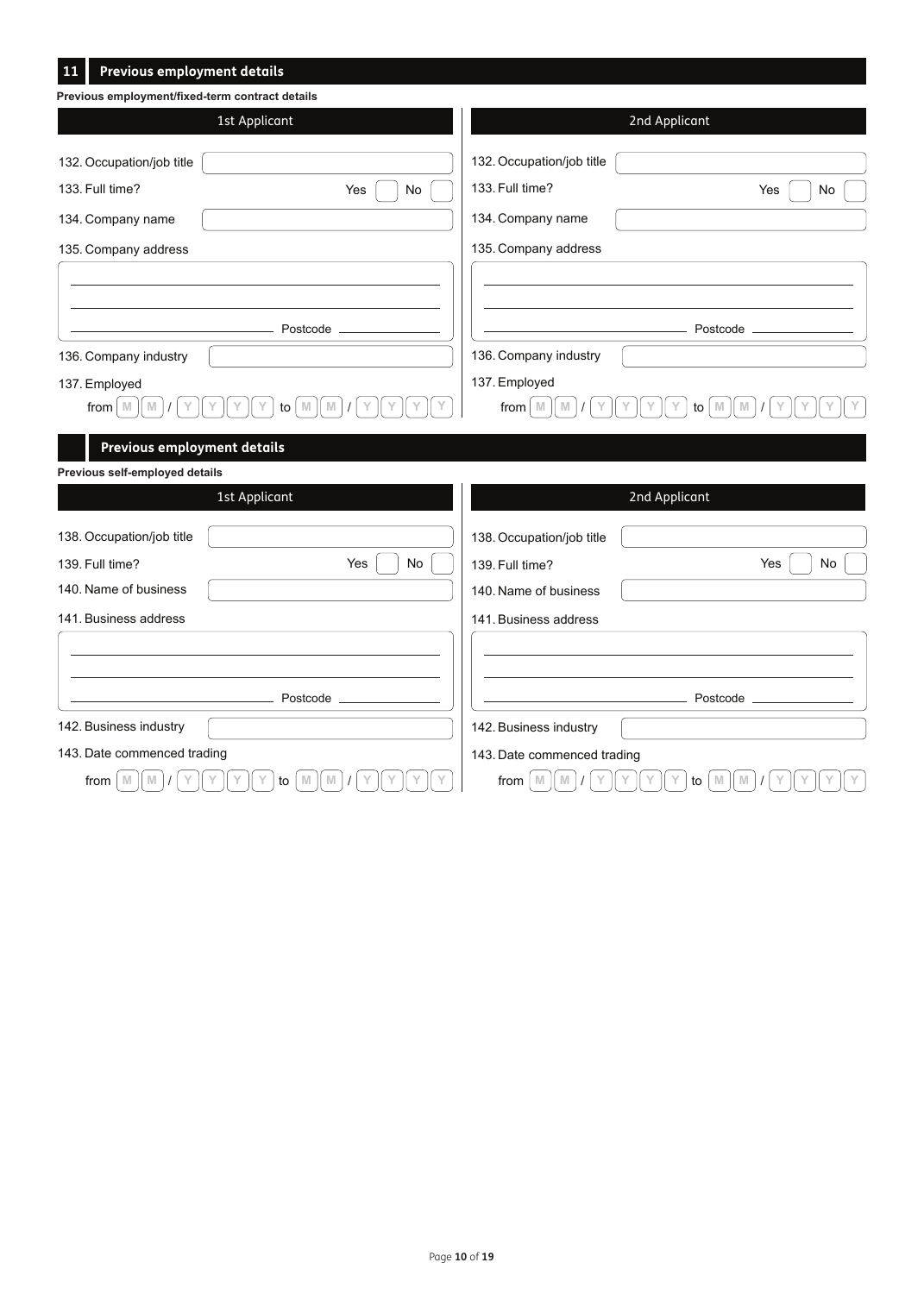#### **Financial commitments 12**

| 1st Applicant                                                       |                       |                                                                     | 2nd Applicant    |
|---------------------------------------------------------------------|-----------------------|---------------------------------------------------------------------|------------------|
| If renting                                                          |                       | If renting                                                          |                  |
| 144. Name of landlord                                               |                       | 144. Name of landlord                                               |                  |
| 145. Monthly residential<br>rental payment                          |                       | 145. Monthly residential<br>rental payment                          |                  |
| 146. Date tenancy commenced                                         | M<br>M                | 146. Date tenancy commenced                                         | M<br>M           |
| 147. Landlord address                                               |                       | 147. Landlord address                                               |                  |
|                                                                     |                       |                                                                     |                  |
|                                                                     |                       |                                                                     |                  |
| If mortgaged                                                        |                       | If mortgaged                                                        |                  |
| 148. Existing residential mortgage to<br>be redeemed on completion? | Yes<br>No             | 148. Existing residential mortgage to<br>be redeemed on completion? | Yes<br>No        |
| 149. Reason for not redeeming on<br>completion (if applicable)      |                       | 149. Reason for not redeeming on<br>completion (if applicable)      |                  |
| 150. Name of lender                                                 |                       | 150. Name of lender                                                 |                  |
| 151. Account number                                                 |                       | 151. Account number                                                 |                  |
| 152. Monthly residential<br>mortgage repayment                      |                       | 152. Monthly residential<br>mortgage repayment                      |                  |
| 153. Monthly residential mortgage<br>balance outstanding            |                       | 153. Monthly residential mortgage<br>balance outstanding            |                  |
| 154. Current interest rate                                          |                       | 154. Current interest rate                                          |                  |
| 155. Estimated value of current<br>residential property             |                       | 155. Estimated value of current<br>residential property             |                  |
| 156. Start date of current mortgage                                 | M<br>M                | 156. Start date of current mortgage                                 |                  |
| Does the applicant have any other<br>binding financial commitments? | No<br>Yes             | Does the applicant have any other<br>binding financial commitments? | Yes<br>No        |
| 157. Commitment type                                                |                       | 157. Commitment type                                                |                  |
| 158. Monthly repayment                                              |                       | 158. Monthly repayment                                              |                  |
| 159. End date                                                       | $\mathbb N$<br>M<br>Υ | 159. End date                                                       | $\mathbb N$<br>M |
| 160. Repay on completion?                                           | Yes<br>No             | 160. Repay on completion?                                           | Yes<br>No        |
| 161. Commitment type                                                |                       | 161. Commitment type                                                |                  |
| 162. Monthly repayment                                              |                       | 162. Monthly repayment                                              |                  |
| 163. End date                                                       | $\mathbb N$<br>M      | 163. End date                                                       | M<br>M           |
| 164. Repay on completion?                                           | Yes<br>No             | 164. Repay on completion?                                           | Yes<br>No        |
| 165. Commitment type                                                |                       | 165. Commitment type                                                |                  |
| 166. Monthly repayment                                              |                       | 166. Monthly repayment                                              |                  |
| 167. End date                                                       | $\mathbb N$<br>M      | 167. End date                                                       | M<br>M           |
| 168. Repay on completion?                                           | Yes<br>No             | 168. Repay on completion?                                           | Yes<br>No        |
| 169. Commitment type                                                |                       | 169. Commitment type                                                |                  |
| 170. Monthly repayment                                              |                       | 170. Monthly repayment                                              |                  |
| 171. End date                                                       | $\mathbb N$<br>M      | 171. End date                                                       | M<br>M           |
| 172. Repay on completion?                                           | No<br>Yes             | 172. Repay on completion?                                           | Yes<br>No        |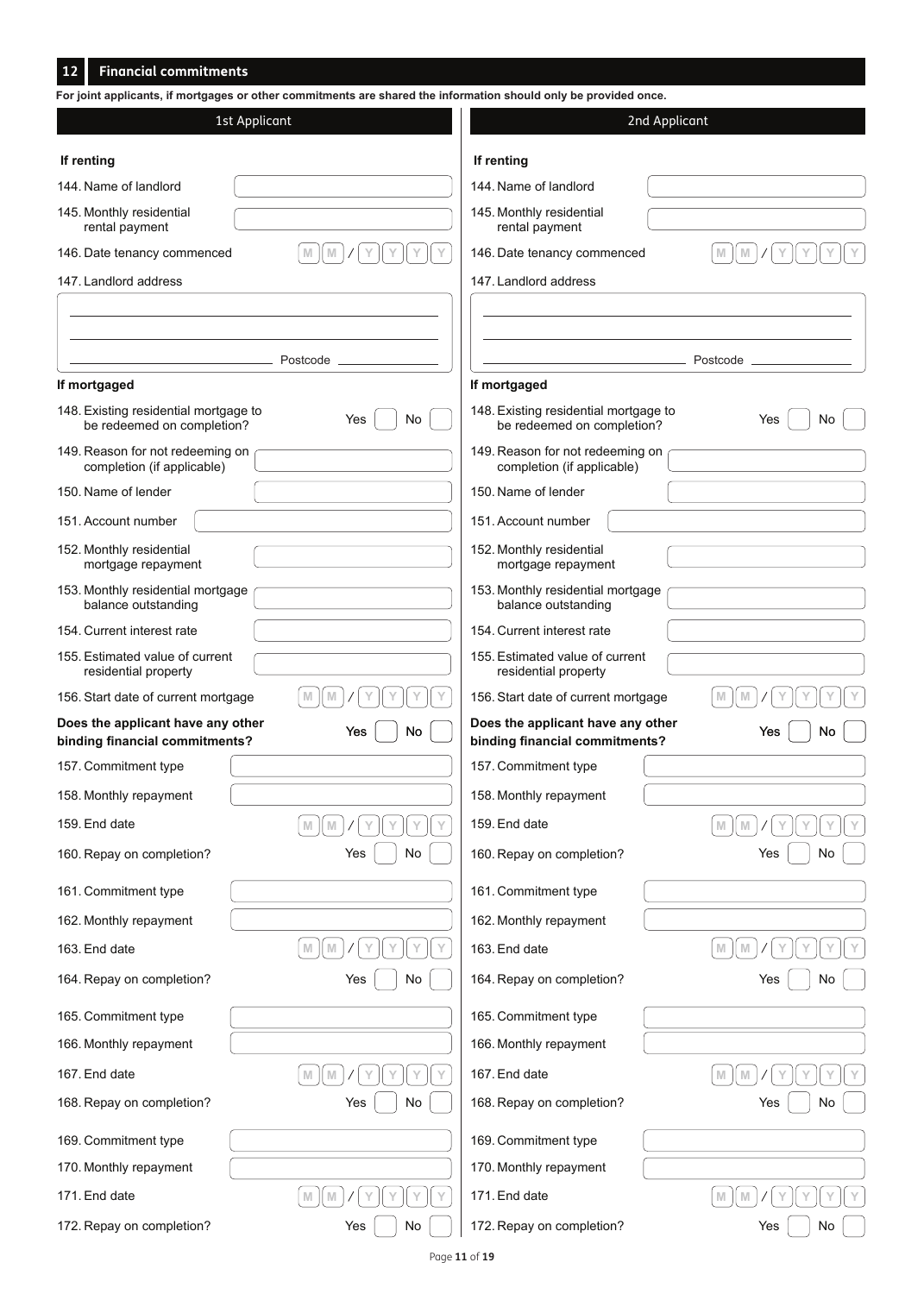## **Buy to let portfolio details 13**

| For joint applicants, if mortgages or other commitments are shared, the information should only be provided once. |                                                                                            |  |  |  |  |  |
|-------------------------------------------------------------------------------------------------------------------|--------------------------------------------------------------------------------------------|--|--|--|--|--|
| 1st Applicant                                                                                                     | 2nd Applicant                                                                              |  |  |  |  |  |
| 173. Does the applicant own any<br>Yes<br>No<br>investment buy to let properties?                                 | 173. Does the applicant own any<br>Yes<br>No.<br>investment buy to let properties?         |  |  |  |  |  |
| 174. Total number of properties                                                                                   | 174. Total number of properties                                                            |  |  |  |  |  |
| 175. How many of these are mortgaged?                                                                             | 175. How many of these are mortgaged?                                                      |  |  |  |  |  |
| 176. Estimated value of portfolio                                                                                 | 176. Estimated value of portfolio                                                          |  |  |  |  |  |
| 177. Total outstanding balance<br>of mortgages                                                                    | 177. Total outstanding balance<br>of mortgages                                             |  |  |  |  |  |
| 178. Total monthly portfolio rental income                                                                        | 178. Total monthly portfolio rental income                                                 |  |  |  |  |  |
| 179. Total monthly portfolio mortgage<br>payments                                                                 | 179. Total monthly portfolio mortgage<br>payments                                          |  |  |  |  |  |
| 180. Is the portfolio managed by an accountant<br>Yes<br><b>No</b><br>on the applicant's behalf?                  | 180. Is the portfolio managed by an accountant<br>Yes<br>No.<br>on the applicant's behalf? |  |  |  |  |  |
| 181. If YES, accountant company                                                                                   | 181. If YES, accountant company                                                            |  |  |  |  |  |
| 182. Accountant contact name                                                                                      | 182. Accountant contact name                                                               |  |  |  |  |  |
| 183. Qualifications                                                                                               | 183. Qualifications                                                                        |  |  |  |  |  |
| 184. How long has accountant<br>acted for the applicants?                                                         | 184. How long has accountant<br>acted for the applicants?                                  |  |  |  |  |  |
| 185. Accountant address                                                                                           | 185. Accountant address                                                                    |  |  |  |  |  |
|                                                                                                                   |                                                                                            |  |  |  |  |  |
|                                                                                                                   |                                                                                            |  |  |  |  |  |
| Postcode                                                                                                          | Postcode                                                                                   |  |  |  |  |  |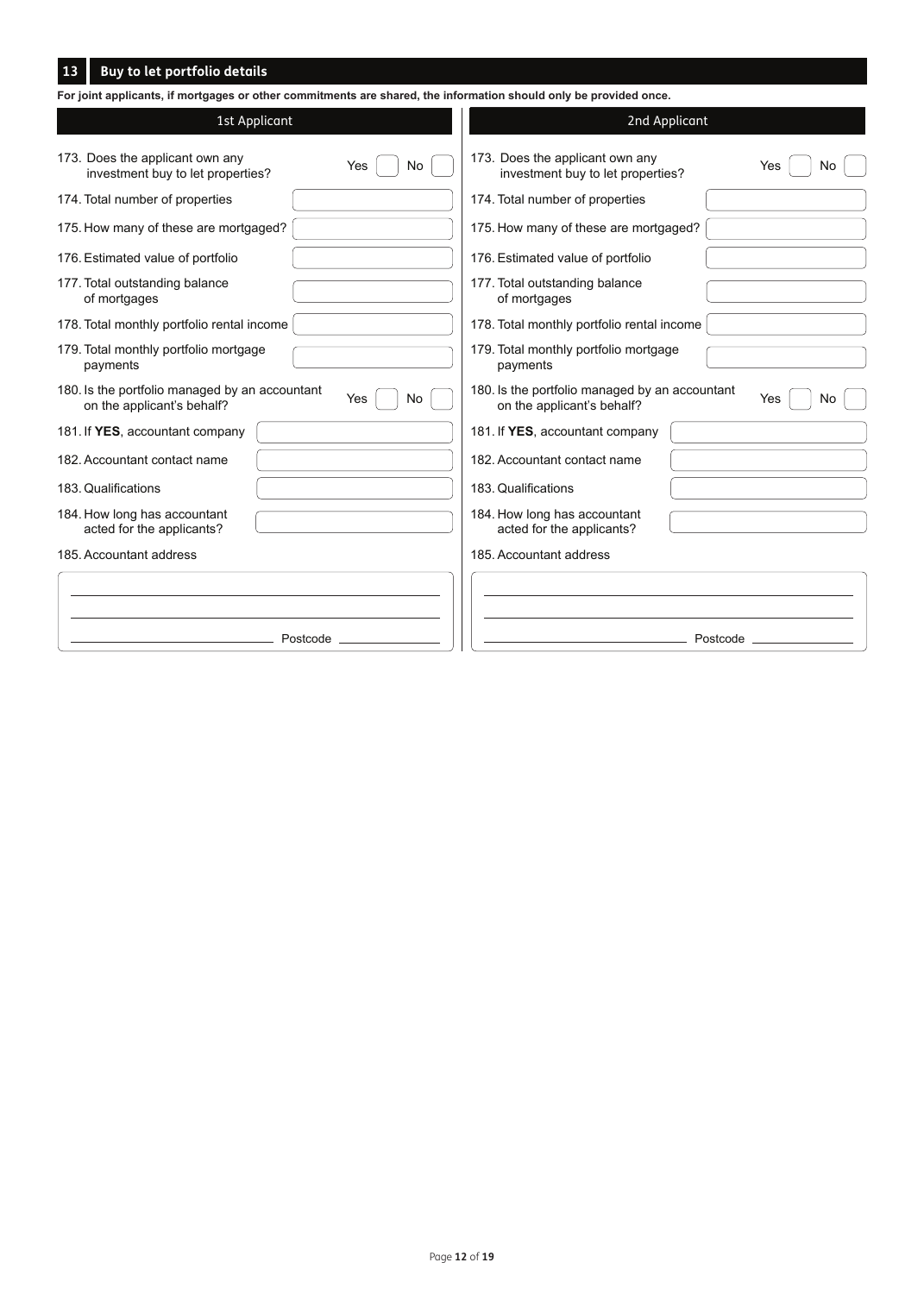#### **Arrears** 186. Has the applicant/director been in arrears with any borrowing including mortgage or rent? 187. Commitment type 188. Number in the last 12 months 189. Number in the last 13-24 months 190. Number in the last 25-36 months **Defaults** 191. Has the applicant/director ever had a default registered? 192. Amount 193. Date registered 194. Date of satisfaction **County Court Judgments** 195. Has the applicant/director ever had a County Court Judgment registered? 196. Amount 197. Date registered 198. Date of satisfaction **Individual voluntary arrangements, debt management plan, debt relief order or protected trust deed** 199. Has the applicant/director ever been subject to an Individual Voluntary Arrangement, Debt Management Plan, Debt Relief Order or Protected Trust Deed? 200. Date registered 201. Date of satisfaction **Bankruptcies** 202. Has the applicant/director been made bankrupt? 203. Date of bankruptcy order 204. Date of bankruptcy discharge **Repossession** 205. Has the applicant/director ever had a property repossessed or voluntarily surrendered a property? 206. Date of repossession/surrender **Criminal convictions** 207. Has the applicant/director ever had a criminal conviction? 208. Date of conviction 2nd Applicant 1st Applicant 2nd Applicant **Adverse details Arrears** 186. Has the applicant/director been in arrears with any borrowing including Yes No Yes No mortgage or rent? 187. Commitment type 188. Number in the last 12 months 189. Number in the last 13-24 months 190. Number in the last 25-36 months **Defaults** 191. Has the applicant/director Yes  $\bigcup$  No  $\bigcup$   $\bigcup$  ever had a default registered?  $\qquad \qquad$  Yes  $\bigcup$  No 192. Amount 193. Date registered **M M M M Y Y Y Y Y Y Y Y**  $M \parallel M \parallel Z \parallel Y \parallel Y \parallel Y \parallel Y$  194. Date of satisfaction  $M \parallel M \parallel Z \parallel Y \parallel Y \parallel Y \parallel Y$ **County Court Judgments** 195. Has the applicant/director ever had a Yes  $\bigcup$  No  $\bigcup$   $\bigcup$  County Court Judgment registered? Yes  $\bigcup$  No 196. Amount  $\mathbb{M} \left[\mathbb{M}\right] / \left[\mathbb{Y}\right] \left[\mathbb{Y}\right] \left[\mathbb{Y}\right] \left[\mathbb{Y}\right]$  197. Date registered **M**  $\left[\begin{array}{c}M\end{array}\right]\left[\begin{array}{c}N\end{array}\right]\left[\begin{array}{c}N\end{array}\right]\left[\begin{array}{c}N\end{array}\right]\left[\begin{array}{c}N\end{array}\right]\left[\begin{array}{c}N\end{array}\right]\left[\begin{array}{c}N\end{array}\right]\left[\begin{array}{c}N\end{array}\right]\left[\begin{array}{c}N\end{array}\right]\left[\begin{array}{c}N\end{array}\right]\left[\begin{array}{c}N\end{array}\right]\left[\begin{array}{c}N\end{array}\right]\left[\begin{array}{c}N\end{array}\right]\left[\begin{array}{c$ **Individual voluntary arrangements, debt management plan, debt relief order or protected trust deed** 199. Has the applicant/director ever been subject to an Individual Voluntary Arrangement, Debt Management Plan, Debt Relief Order or Protected Trust Deed? **M**  $\|M\| \le \|Y\| \le \|Y\| \le 200$ . Date registered  $\|M\| \le \|M\| \le \|Y\| \le \|Y\| \le 200$ 201. Date of satisfaction **M M M M Y Y Y Y Y Y Y Y Bankruptcies**  $Yes \begin{array}{|c|c|c|c|c|}\hline \rule{0pt}{1ex} \rule{0pt}{1ex} \mathsf{No} \end{array} \begin{array}{|c|c|c|c|c|}\hline \rule{0pt}{1ex} \rule{0pt}{1ex} \rule{0pt}{1ex} \mathsf{202} \end{array} \begin{array}{|c|c|c|c|c|}\hline \rule{0pt}{1ex} \rule{0pt}{1ex} \mathsf{202} \end{array} \begin{array}{|c|c|c|c|c|}\hline \rule{0pt}{1ex} \rule{0pt}{1ex} \mathsf{202} \end{array} \begin{array}{|c|c|c$ been made bankrupt? **M**  $\left[\left(\mathbb{M}\right)\right]\left(\mathbb{Y}\right)\left(\mathbb{Y}\right)\left(\mathbb{Y}\right)$  and  $\left[\mathbb{X}\right]$  and  $\left[\mathbb{X}\right]$  and  $\left[\mathbb{X}\right]$  and  $\left[\mathbb{X}\right]\left(\mathbb{Y}\right)$  and  $\left[\mathbb{X}\right]$  and  $\left[\mathbb{X}\right]$  and  $\left[\mathbb{X}\right]$  and  $\left[\mathbb{X}\right]$  and  $\left[\mathbb{X}\right]$  and  $\left[\mathbb{X$ 204. Date of bankruptcy discharge **M M M M Y Y Y Y Y Y Y Y Repossession** 205. Has the applicant/director ever had a property repossessed Yes No Yes No or voluntarily surrendered a property?  $M \parallel M \parallel \vee (\forall \parallel \vee \parallel \vee \parallel \vee \parallel \vee \parallel \vee \parallel \vee \perp \mathbf{206}$ . Date of repossession/surrender  $\qquad \qquad \text{and} \qquad \qquad \text{and} \qquad \text{and} \qquad \text{and} \qquad \text{and} \qquad \text{and} \qquad \text{and} \qquad \text{and} \qquad \text{and} \qquad \text{and} \qquad \text{and} \qquad \text{and} \qquad \text{and} \qquad \text{and} \qquad \text{and} \qquad \text{and}$ **Criminal convictions**  $\gamma_{\rm es}$   $\left[\begin{array}{c|c} \end{array}\right]$  No  $\left[\begin{array}{c|c} \end{array}\right]$  207. Has the applicant/director  $\gamma_{\rm es}$   $\left[\begin{array}{c|c} \end{array}\right]$  No ever had a criminal conviction? **M**  $\|M\| \le \|Y\| \le \|Y\|$  208. Date of conviction  $\|M\| \le \|M\| \le \|Y\| \le \|Y\|$ Yes No Type Yes No **M**  $\left| X \right|$   $\left| Y \right|$   $\left| Y \right|$   $\left| Y \right|$  **i**  $\left| Y \right|$  **i**  $\left| Y \right|$  **i**  $\left| Y \right|$  **i**  $\left| Y \right|$  **i**  $\left| Y \right|$  **i**  $\left| Y \right|$  **i**  $\left| Y \right|$  **i**  $\left| Y \right|$  **i**  $\left| Y \right|$  **i**  $\left| Y \right|$  **i**  $\left| Y \right|$  **i**  $\left| Y \right|$  **i**  $\left| Y \$ **Y**  $\|$  **Y**  $\|$  **Y**  $\|$  **Y**  $\|$  **Y**  $\|$  **V**  $\|$  **V**  $\|$  **V**  $\|$  **W**  $\|$  **V**  $\|$  **W**  $\|$  **V**  $\|$ **Y**  $\parallel$  **Y**  $\parallel$  **Y**  $\parallel$  **Y**  $\parallel$  **Y**  $\parallel$  **Y**  $\parallel$  **W**  $\parallel$  **W**  $\parallel$  **Y**  $\parallel$  **Y**  $\parallel$  **Y**  $\parallel$  **Y**  $\parallel$  **Y**  $\parallel$  **Y**  $\parallel$  **Y**  $\parallel$  **Y**  $\parallel$  **Y**  $\parallel$  **Y**  $\parallel$  **Y**  $\parallel$  **Y**  $\parallel$  **Y**  $\parallel$  **Y**  $\parallel$  **Y**  $\parallel$  **Y**  $\parallel$  **Y**  $\$ **Y**  $\parallel$  **Y**  $\parallel$  **Y**  $\parallel$  **Y**  $\parallel$  **Y**  $\parallel$  **Y**  $\parallel$  **Y**  $\parallel$  **Y**  $\parallel$  **Y**  $\parallel$  **Y**  $\parallel$  **Y**  $\parallel$  **Y**  $\parallel$  **Y**  $\parallel$  **Y**  $\parallel$  **Y**  $\parallel$  **Y**  $\parallel$  **Y**  $\parallel$  **Y**  $\parallel$  **Y**  $\parallel$  **Y**  $\parallel$  **Y**  $\parallel$  **Y**  $\parallel$  **Y**  $\parallel$  **Y**  $\parallel$  **Y**  $\$ **Y**  $\parallel$  M  $\parallel$  M  $\parallel$  Y  $\parallel$  Y  $\parallel$  Y  $\parallel$  Y  $\parallel$  Y **Adverse details** Type

**14**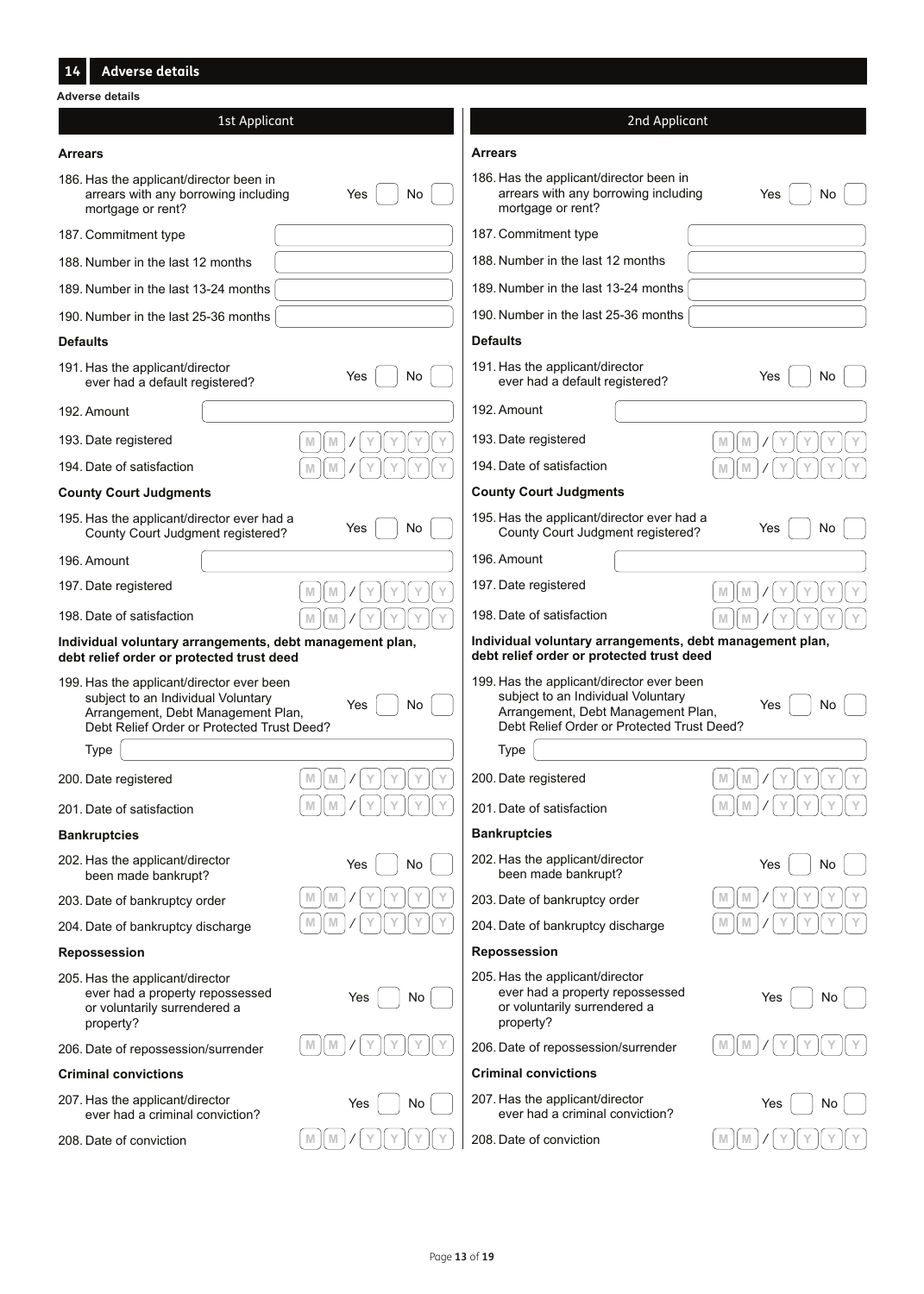| <b>Adverse details</b>                                                                                                                                                                                                                                                                                                                       |                                                                                                                                                                                                                                                                                                                                              |  |  |  |  |
|----------------------------------------------------------------------------------------------------------------------------------------------------------------------------------------------------------------------------------------------------------------------------------------------------------------------------------------------|----------------------------------------------------------------------------------------------------------------------------------------------------------------------------------------------------------------------------------------------------------------------------------------------------------------------------------------------|--|--|--|--|
| Adverse details - continued                                                                                                                                                                                                                                                                                                                  |                                                                                                                                                                                                                                                                                                                                              |  |  |  |  |
| 1st Applicant                                                                                                                                                                                                                                                                                                                                | 2nd Applicant                                                                                                                                                                                                                                                                                                                                |  |  |  |  |
| Insolvency                                                                                                                                                                                                                                                                                                                                   | Insolvency                                                                                                                                                                                                                                                                                                                                   |  |  |  |  |
| 209. Has any company of which the applicant is or was a director<br>of ever gone into insolvent liquidation or administration, or had<br>a receiver appointed of its assets or undertaking, or made any<br>arrangements with creditors, or suffered any act indicative of<br>insolvency, or anything equivalent in any country?<br>Yes<br>No | 209. Has any company of which the applicant is or was a director<br>of ever gone into insolvent liquidation or administration, or had<br>a receiver appointed of its assets or undertaking, or made any<br>arrangements with creditors, or suffered any act indicative of<br>insolvency, or anything equivalent in any country?<br>Yes<br>No |  |  |  |  |
| Mortgage declined                                                                                                                                                                                                                                                                                                                            | Mortgage declined                                                                                                                                                                                                                                                                                                                            |  |  |  |  |
| 210. Has the applicant/director ever had a<br>Yes<br>No<br>mortgage application declined?                                                                                                                                                                                                                                                    | 210. Has the applicant/director ever had a<br>Yes<br>No<br>mortgage application declined?                                                                                                                                                                                                                                                    |  |  |  |  |
| <b>Dependants</b>                                                                                                                                                                                                                                                                                                                            |                                                                                                                                                                                                                                                                                                                                              |  |  |  |  |
| Dependants and adult occupiers                                                                                                                                                                                                                                                                                                               | Dependants and adult occupiers                                                                                                                                                                                                                                                                                                               |  |  |  |  |
| 211. Number of adult dependants                                                                                                                                                                                                                                                                                                              | 211. Number of adult dependants                                                                                                                                                                                                                                                                                                              |  |  |  |  |
| 212. Number of child dependants under 18                                                                                                                                                                                                                                                                                                     | 212. Number of child dependants under 18                                                                                                                                                                                                                                                                                                     |  |  |  |  |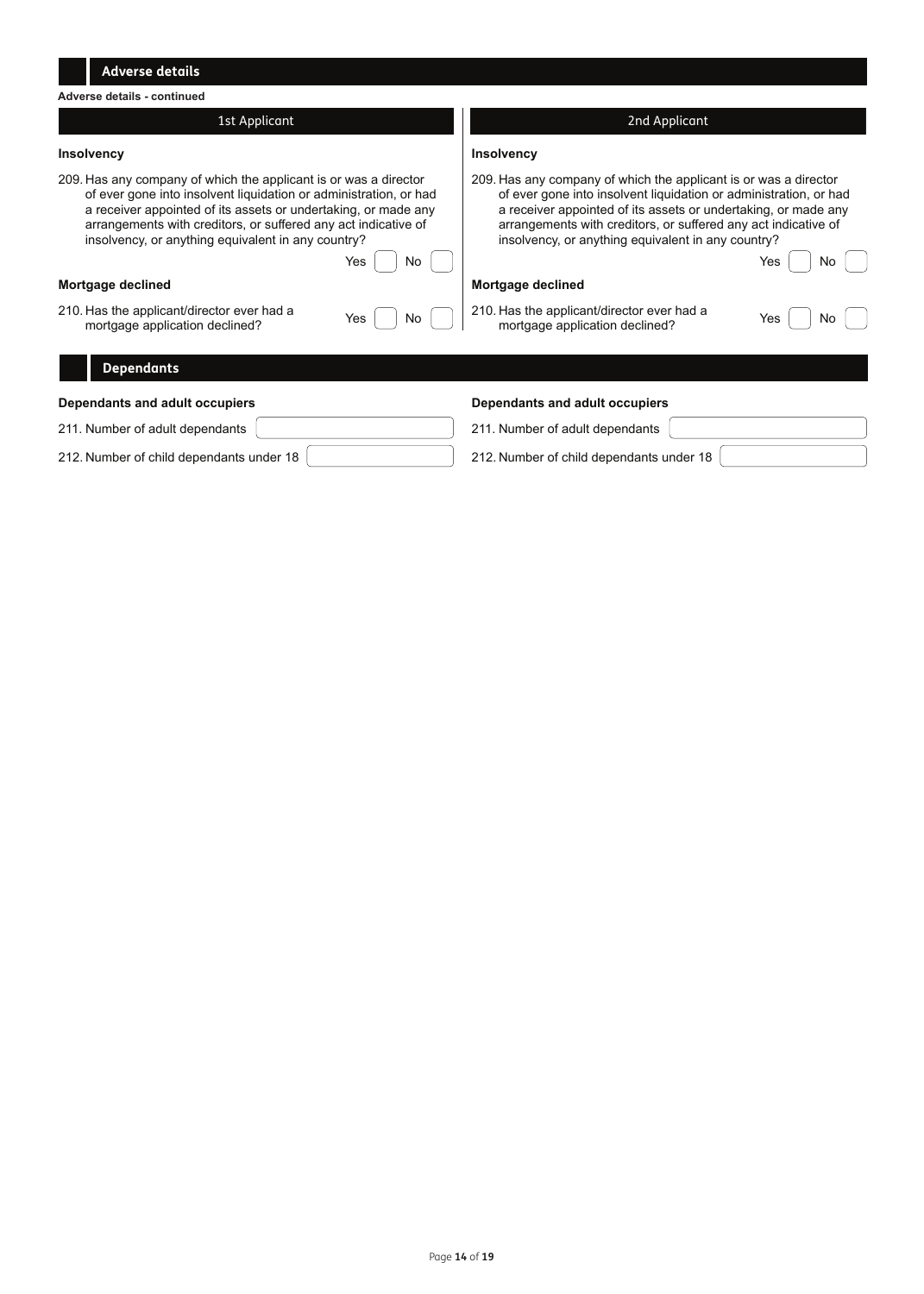|  | 15 | <b>Property details</b> |
|--|----|-------------------------|
|--|----|-------------------------|

| Property address                                                                                           | Type of sale                                                                                   |
|------------------------------------------------------------------------------------------------------------|------------------------------------------------------------------------------------------------|
|                                                                                                            | Tenure                                                                                         |
|                                                                                                            | Remaining lease                                                                                |
| Postcode                                                                                                   | Ground rent per annum                                                                          |
| Property description                                                                                       | Service charge per annum                                                                       |
|                                                                                                            | Is the property subject to occupancy ties?<br>No<br>Yes                                        |
|                                                                                                            | Is it a grade I listed property?<br>Yes<br>No                                                  |
| If remortgage, original<br>purchase price                                                                  | Are there any incentives, discounts or<br>Yes<br>No<br>allowances in relation to the property? |
| If remortgage, original<br>$\mathbb{M}$<br>$\mathbb D$<br>M<br>D<br>purchase date                          | If YES, please give details (type of incentive)                                                |
| Number of storeys in building                                                                              |                                                                                                |
| Floor on which flat is situated                                                                            |                                                                                                |
| Does the building have a lift?<br>Yes<br>No                                                                | Incentive value                                                                                |
| Is the property a new build?<br>Yes<br>No                                                                  |                                                                                                |
| Development name                                                                                           | Rental occupancy type                                                                          |
| Is the property standard construction?<br>Yes<br>No                                                        | Total rental occupants                                                                         |
| Number of bedrooms                                                                                         | Total number of units                                                                          |
| Number of kitchens                                                                                         |                                                                                                |
| <b>Property access details</b>                                                                             |                                                                                                |
| Contact name                                                                                               | Contact tel                                                                                    |
| Email address                                                                                              |                                                                                                |
| Please provide any additional information which will help the valuer to gain access                        |                                                                                                |
|                                                                                                            |                                                                                                |
|                                                                                                            |                                                                                                |
|                                                                                                            |                                                                                                |
|                                                                                                            |                                                                                                |
|                                                                                                            |                                                                                                |
| <b>Occupancy details</b>                                                                                   |                                                                                                |
| Will the property be occupied by the applicant(s)<br>Yes<br>No<br>or a family member now or in the future? | Will this be the applicants' main residence?<br>Yes<br>No                                      |
| <b>Other occupants</b>                                                                                     |                                                                                                |
| Upon completion, will there be other occupants living at the property who are aged 17 or over?             | Yes<br>No                                                                                      |
| If YES:                                                                                                    |                                                                                                |
| First name                                                                                                 | Surname                                                                                        |
| Date of birth<br>D<br>D<br>M<br>M                                                                          | Relationship                                                                                   |
| First name                                                                                                 | Surname                                                                                        |
| $\Box$<br>Date of birth<br>$\Box$<br>M<br>$\mathbb N$                                                      | Relationship                                                                                   |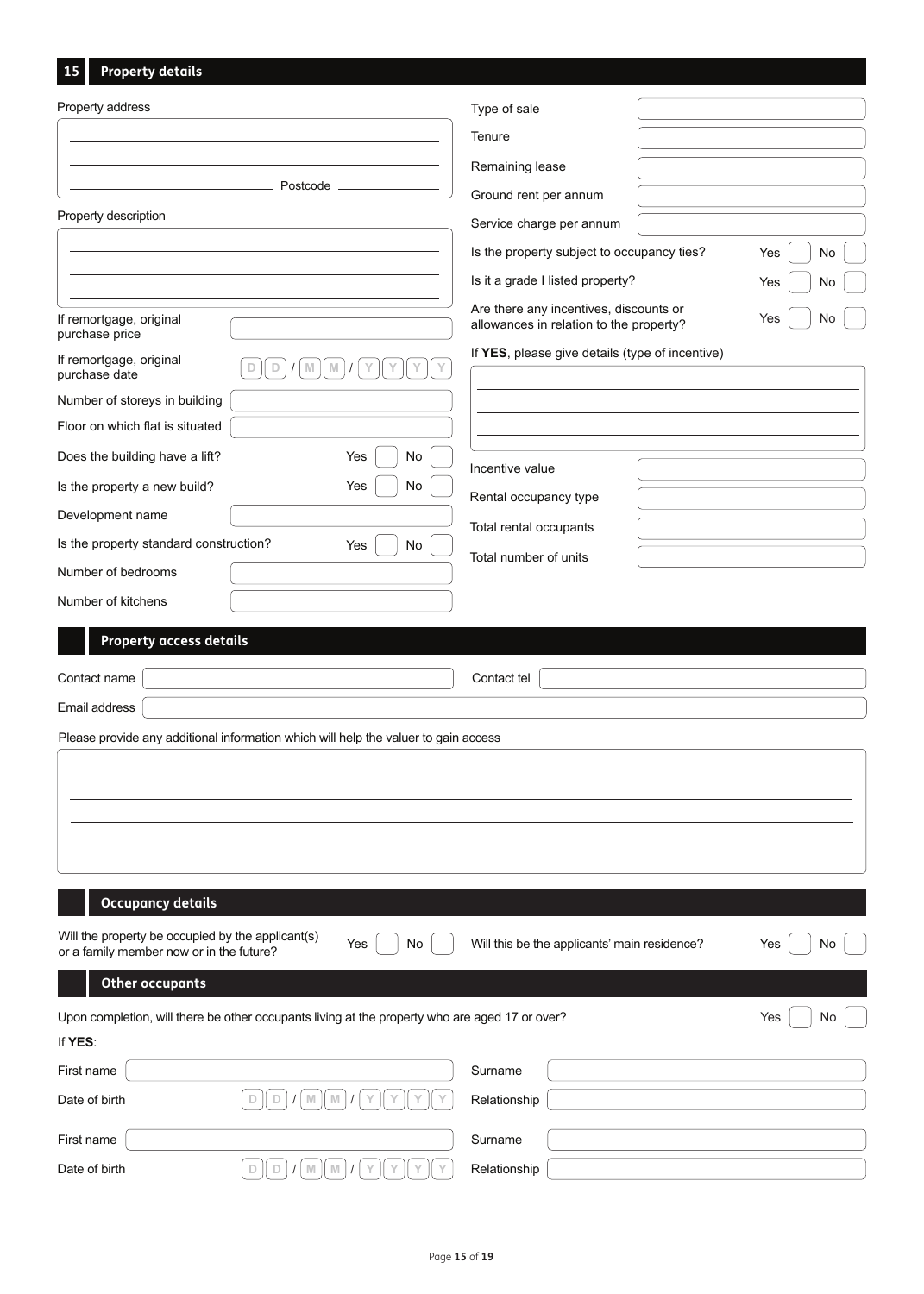| <b>Other occupants</b>                                                |                                                  |
|-----------------------------------------------------------------------|--------------------------------------------------|
| Other occupants - continued                                           |                                                  |
|                                                                       |                                                  |
|                                                                       |                                                  |
| First name                                                            | Surname                                          |
| $\mathbb D$<br>Date of birth<br>$\Box$<br>$\mathbb N$<br>$\mathbb{M}$ | Relationship                                     |
| First name                                                            | Surname                                          |
| Date of birth<br>D<br>M<br>D<br>M                                     | Relationship                                     |
| <b>Product selection</b><br><b>16</b>                                 |                                                  |
| Product                                                               | $\%$<br>Initial rate                             |
| Is the booking fee being added to the loan<br>Yes<br>No               |                                                  |
| <b>Solicitor's details</b><br>17                                      |                                                  |
| Solicitor contact name                                                | Firm name                                        |
| Solicitor tel                                                         | Fax number                                       |
| Email address                                                         | DX number                                        |
| Solicitor address                                                     |                                                  |
|                                                                       |                                                  |
|                                                                       |                                                  |
| Postcode                                                              |                                                  |
| <b>Bank account details</b><br>18                                     |                                                  |
| Applicant associated with bank account                                | Sort code                                        |
| Account number                                                        | Name of bank/building society                    |
| Name of account holder                                                | Preferred payment day<br>(between 10th and 28th) |

**The Common**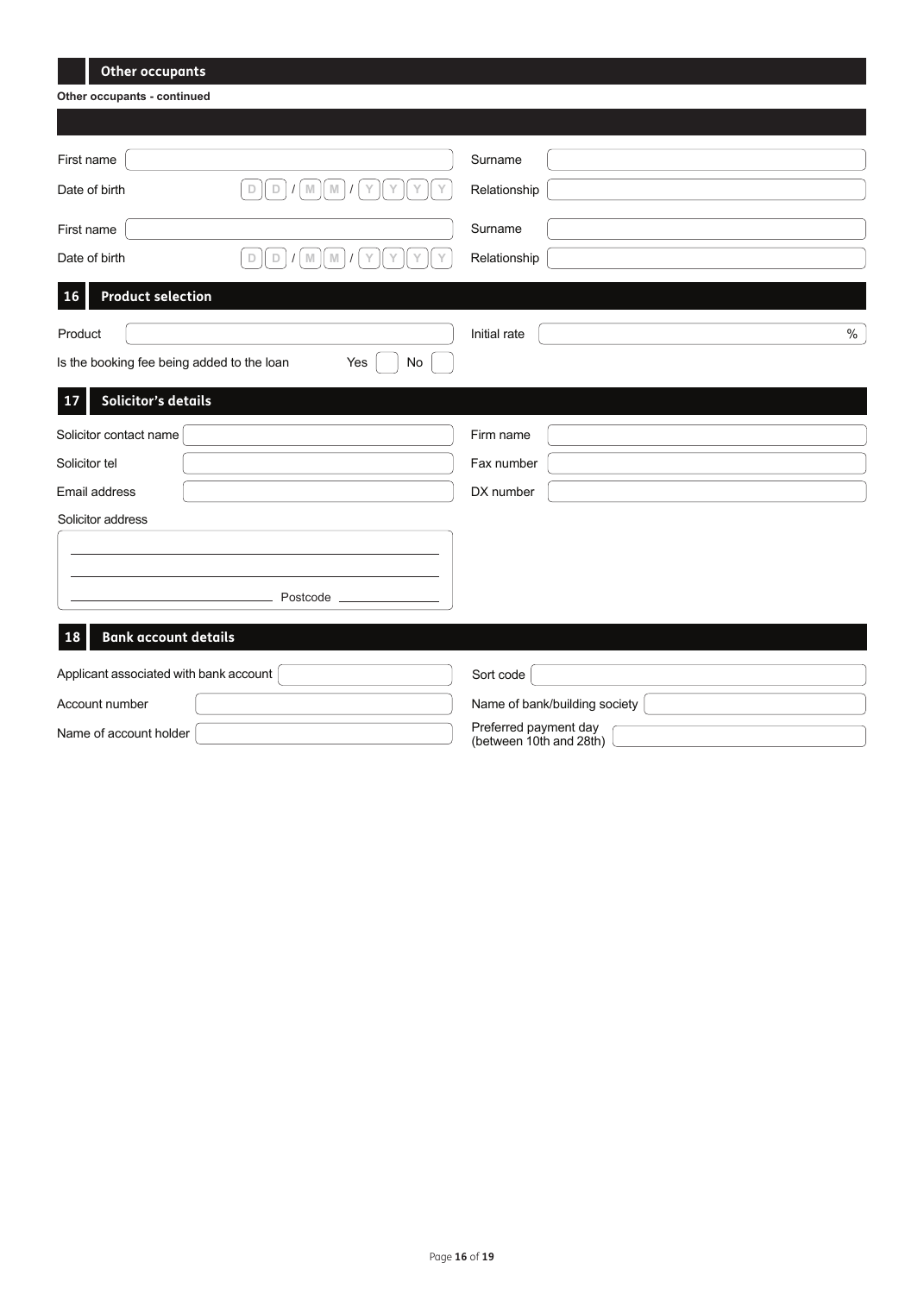### **19 How we use your personal information**

We collect and use your personal data in accordance with our privacy policy, which can be found at **kentreliance.co.uk/legal/privacy-policy** or can be obtained by contacting our Head Office.

### **In Summary:**

- We may collect various types of information about you. This includes information you give us, information we collect automatically when you use our banking services online and information that we receive from third parties such as credit reference agencies and fraud prevention agencies.
- We use information held about you in order to provide our services to you, to improve and market our services and to comply with legal and regulatory requirements (for example, anti-money laundering obligations).
- Under applicable data protection law, we may not process information about you unless we have a legal basis to do so. The legal bases on which we rely to process your personal data are:
	- Processing of your data is necessary for the performance of a contract to which you're party, to or to take steps at your request prior to entering into a contract
	- Processing of your data is necessary for compliance with a legal obligation, which we're subject to
	- We've obtained your consent
	- Processing your data is necessary to protect your vital interests or the vital interests of another person
	- Processing of your data is necessary for the purposes of the legitimate interests pursued by us or by a third party, except where such interests are outweighed by your interests, fundamental rights and freedoms.
- We may share information about you with other members of the OneSavings Bank group of companies. We may also disclose your information to certain third parties such as suppliers, subcontractors, actual or potential business partners, credit reference agencies and fraud prevention agencies and other third parties we're legally required to share it with (e.g., our regulators)
- We typically store your information in the UK. In certain instances, however, your information may be transferred to jurisdictions outside of UK. Where it is, we'll take all steps reasonably necessary to ensure that your information is treated securely and in accordance with our privacy policy
- We'll retain your information for the period necessary to fulfil the purposes for which the information was collected. After that we'll delete it. The period will vary depending on the purposes for which the information was collected, and if the information is subject to any specific legal or regulatory requirements
- You may have some or all of the following rights in respect of information that we hold about you: (i) request us to give you access to it; (ii) request us to rectify, update, or erase it; (iii) request us to restrict our use of it, in certain circumstances; (iv) object to our use of it, in certain circumstances; (v) withdraw your consent to our use of it; (vi) data portability, in certain circumstances; (vii) opt out from our us it for direct marketing; and (viii) lodge a complaint with the Information Commissioner's Office. You may contact us using the details on our website or by contacting our data protection officer directly to exercise any of these rights
- We use appropriate technical and organisational measures to protect your information, and our online banking services are provided using secure servers.

We may update our privacy policy from time to time. Any changes we may make in the future will be posted on our website. We recommend that you revisit **kentreliance.co.uk/legal/privacy-policy** regularly to stay informed about how we use your information.

#### **Marketing preferences 20**

The Kent Reliance Group\* would like to contact you by post, telephone, email and/or text message with information about offers, products and services that it believes may interest you. If you're happy to receive this information, please select 'Yes' below. **IMPORTANT** - You must select 'Yes' to this question if you wish to receive information about discounts and promotions arranged by the Kent Reliance Provident Society for its members.

**I want the Kent Reliance Group to contact me with information about offers, products and services:**

| 1st Applicant | Yes |
|---------------|-----|
|               |     |

| 1st Applicant | Yes | No. | 2nd Applicant | Yes i | No. |  |
|---------------|-----|-----|---------------|-------|-----|--|
|               |     |     |               |       |     |  |

The Kent Reliance Group would like to share your details with other carefully selected third party partners so that they may contact you by post, telephone, email and/or text message with information about offers, products and services that they believe may interest you. If you're happy to receive this information, please select 'Yes' below.

**I want the carefully selected third party partners to contact me with information about offers, products and services:**

1st Applicant Yes  $\vert$   $\vert$  No  $\vert$   $\vert$  2nd Applicant Yes  $\vert$  No

You can change your preference at anytime by contacting Kent Reliance at your nearest branch, by calling us on **0345 122 0033** or emailing us at **mail@krbs.com**

\*The Kent Reliance Group includes: krbs, krbs.com, Kent Reliance Banking Services, Kent Reliance and the Kent Reliance Provident Society

#### **Broker buy to let declaration (for unregulated buy to let applications only) 21**

By completing this section you:

**22**

- 1. understand that the agreement is entered into by the borrower wholly or predominantly for the purposes of a business carried on, or intended to be carried on, by the borrower;
- 2. accept that the borrower understands that, by signing the declaration, the borrower will not have the protection and remedies that would be available to the borrower under the MCD Order if the agreement were a consumer buy to let mortgage contract under the MCD Order; and
- that the borrower understands that if the borrower is in any doubts as to the consequences of the agreement not being regulated by the MCD Order, then the borrower should seek independent legal advice, the agreement is to be presumed to have been entered into by the borrower wholly or predominantly for the purposes specified in the sub-paragraph (1) of this section.

I agree that I have read and confirmed all of the above.

## **Adequate explanations (for all applications)**

I have provided the applicant(s) with the required information and documentation.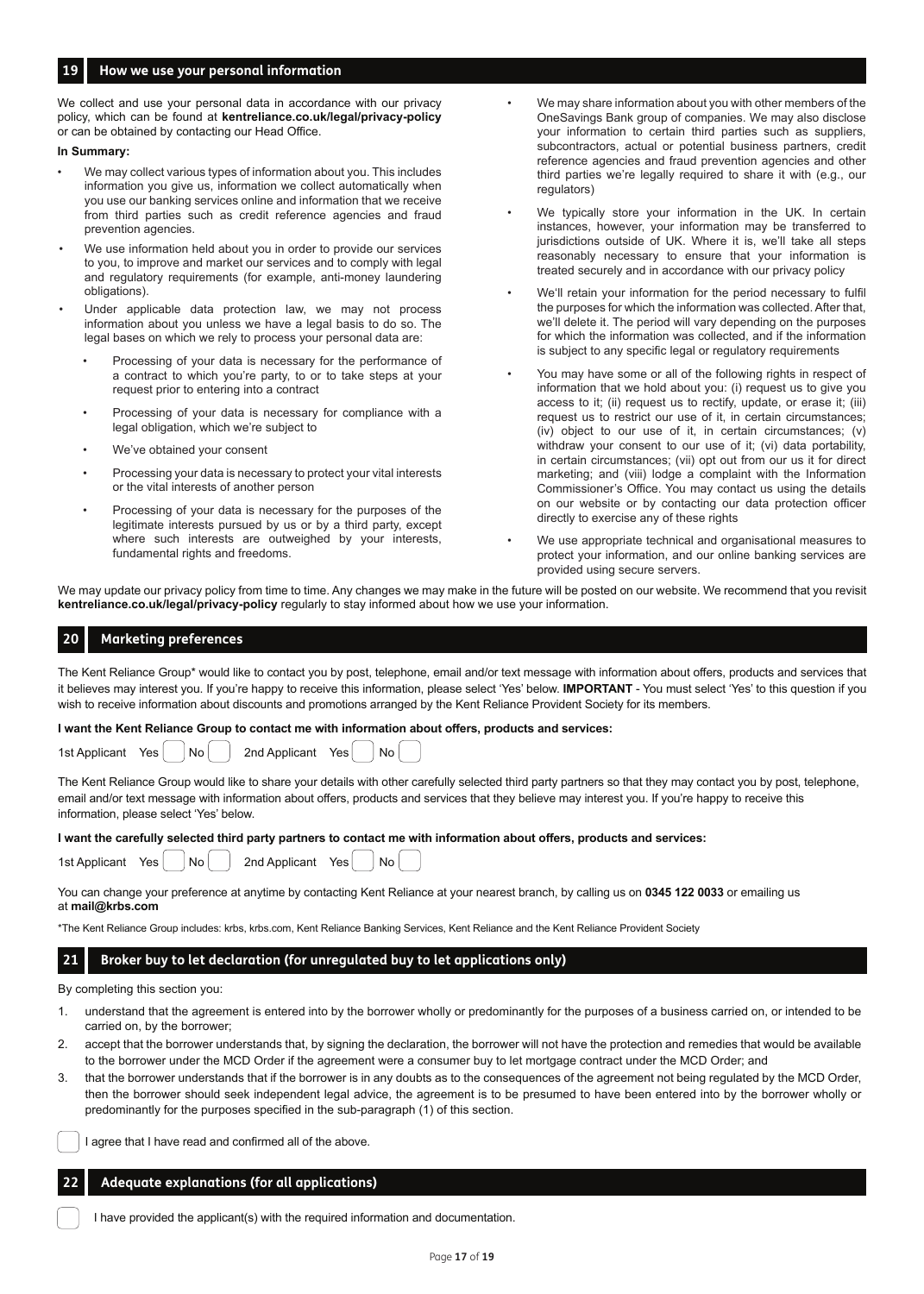## **23 Consent and declaration**

By signing this application form you are:

- 1. Confirming that you have read the section entitled 'How we use your personal information'.
- 2. Jointly and severally, making the declaration below and giving the authorities set out within:
	- a) I am/We are aged 18 or over and I/we apply for a loan with Kent Reliance Banking Services which is to be secured on the property named in section 15 of this application form;
	- b) I/We declare that to the best of my/our knowledge and belief all the particulars I/we have given are true, accurate and complete and I/we declare that there are no other matters which Kent Reliance Banking Services should take into account when considering this application;
	- c) I/We agree to notify Kent Reliance Banking Services immediately if any of the information given in this application form ceases to be correct before completion of the mortgage;
	- d) I/We agree that if I/we have given any information (or if any information has been given on my/our behalf) which I/we know to be incorrect or which I/we have not checked and which is subsequently shown to be incorrect, I/we will pay all reasonable fees, expenses and costs incurred by Kent Reliance Banking Services in connection with processing this application and any resulting loan;
	- e) I/We authorise Kent Reliance Banking Services to obtain a surveyor's report and valuation on the property named in section 15 of this application form which is offered as security at my/our expense;
	- I/We understand that it is for me/us to satisfy myself/ourselves as to the value and condition of the property and that it would be sensible for me/us to arrange for a surveyor to carry out either a homebuyer's report or building survey;
	- g) I/We agree to pay all relevant application and other fees as set out in the document entitled "Mortgage fees and charges" (as amended from time to time);
	- h) In the event of Kent Reliance Banking Services making a mortgage offer, I/we waive any right to claim lawyer/client confidentiality or legal privilege in respect of all information relative to Kent Reliance Banking Services' decision to lend and authorise Kent Reliance Banking Services and its advisers to liaise with my/our professional advisers to progress my/our application;
	- i) I/We accept that in the event of the facility, for whatever reason, not proceeding to completion, I/we will be solely responsible for all legal, survey and other costs and disbursements of whatever nature incurred by Kent Reliance Banking Services or its advisers in connection with this application;
- j) I/We certify that I/we have never been declared bankrupt or made any arrangements with creditors or suffered any act indicative of insolvency or anything equivalent in any other country, or been a director or material shareholder of a company that has gone into insolvent liquidation or administration, or had a receiver appointed of its assets or undertaking, or made arrangements with creditors, or suffered any act indicative of insolvency or anything equivalent in any other country, in each case, unless as advised in section 14 of this application form;
- k) I/We confirm and understand that Kent Reliance Banking Services is subject to anti-money laundering and counter terrorist financing legislation and regulation, and as such is required to verify my/our identity. I/We undertake to provide Kent Reliance Banking Services with all documentation and assistance (on an ongoing basis) as may be required to enable it to comply with such regulations, and in so doing warrant that such information is true, accurate and complete in all respects;
- l) I/We confirm that I/we have not been convicted of or cautioned for (or charged but not yet tried for) fraud, theft, arson, robbery or any other criminal offence (other than a motoring offence). I/We also declare that, upon becoming aware that any other person who will live in or use the property after completion of the mortgage has been convicted of or cautioned for (or charged but not yet tried for) any such offence, I/we will notify Kent Reliance Banking Services immediately;
- m)I/We confirm that if I/we proceed with a mortgage offer from Kent Reliance Banking Services, I/we understand that the property named in section 15 of this application form is at risk if I/we do not keep up with the payments on (or otherwise comply with) any such borrowing and I/we further confirm that Kent Reliance Banking Services has advised me/us to obtain and rely on legal advice;
- n) I/We authorise Kent Reliance Banking Services, for credit assessment purposes, to make enquiries of such parties as it deems appropriate, including, but not limited to, my/our current or previous employer, banker, accountant, landlord, financial adviser, HM Revenue & Customs, the DWP or any other Government body or any other person or entity in order to check the information that I/we have given or which has been given on my/our behalf or to obtain further information about me/us that Kent Reliance Banking Services considers relevant to this application. I/We authorise such parties to supply any information so requested by Kent Reliance Banking Services; and
- o) I/We authorise Kent Reliance Banking Services to collect mortgage payments by direct debit.

The confirmation and declaration set out above is made to OneSavings Bank plc, which trades as krbs, Kent Reliance Banking Services and Kent Reliance and references to those trading names are to OneSavings Bank plc.

| 1st Applicant signature | 2nd Applicant signature |
|-------------------------|-------------------------|
|                         |                         |
|                         |                         |
| Date<br><b>IVI</b>      | Date                    |

## **UNDER NO CIRCUMSTANCES SHOULD YOU SIGN A BLANK APPLICATION FORM.**